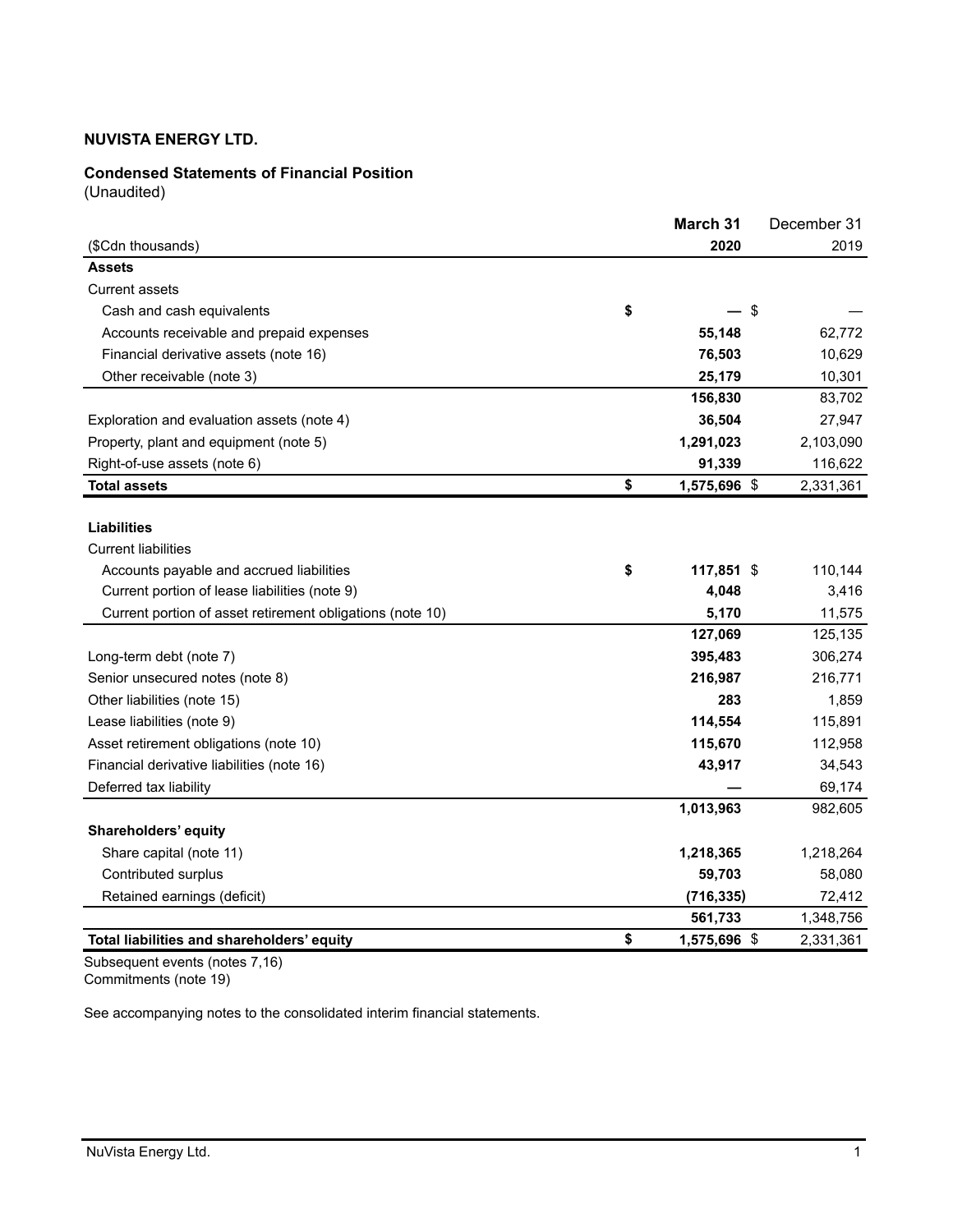# **Condensed Statements of Loss and Comprehensive Loss**

(Unaudited)

|                                                                                                 | Three months ended March 31 |           |  |  |  |  |
|-------------------------------------------------------------------------------------------------|-----------------------------|-----------|--|--|--|--|
| (\$Cdn thousands, except per share amounts)                                                     | 2020                        | 2019      |  |  |  |  |
| <b>Revenues</b>                                                                                 |                             |           |  |  |  |  |
| Petroleum and natural gas (note 13)                                                             | \$<br>127,152 \$            | 139,488   |  |  |  |  |
| Royalties                                                                                       | (9, 512)                    | (4, 576)  |  |  |  |  |
| Net revenue from petroleum and natural gas sales                                                | 117,640                     | 134,912   |  |  |  |  |
| <b>Financial derivative contracts</b>                                                           |                             |           |  |  |  |  |
| Realized gain on financial derivatives                                                          | 13,468                      | 2,707     |  |  |  |  |
| Unrealized gain (loss) on financial derivatives                                                 | 56,501                      | (66, 904) |  |  |  |  |
| Net revenue from petroleum and natural gas sales and gains (losses) on financial<br>derivatives | 187,609                     | 70,715    |  |  |  |  |
| <b>Expenses</b>                                                                                 |                             |           |  |  |  |  |
| Operating                                                                                       | 48,191                      | 36,737    |  |  |  |  |
| Transportation                                                                                  | 19,654                      | 17,908    |  |  |  |  |
| General and administrative                                                                      | 4,144                       | 4,217     |  |  |  |  |
| Share-based compensation (note 15)                                                              | (114)                       | 1,547     |  |  |  |  |
| Financing costs (note 17)                                                                       | 10,238                      | 7,464     |  |  |  |  |
| Depletion, depreciation, amortization and impairment (note 5,6)                                 | 960,079                     | 51,777    |  |  |  |  |
| Exploration and evaluation (note 4)                                                             |                             | 977       |  |  |  |  |
| Loss (gain) on property dispositions                                                            | 3,338                       | (1,934)   |  |  |  |  |
|                                                                                                 | 1,045,530                   | 118,693   |  |  |  |  |
| Loss before taxes                                                                               | (857, 921)                  | (47, 978) |  |  |  |  |
| Deferred income tax recovery                                                                    | (69, 174)                   | (12,051)  |  |  |  |  |
| Net loss and comprehensive loss                                                                 | \$<br>$(788, 747)$ \$       | (35, 927) |  |  |  |  |
| Net loss per share (note 12)                                                                    |                             |           |  |  |  |  |
| <b>Basic</b>                                                                                    | \$<br>$(3.50)$ \$           | (0.16)    |  |  |  |  |
| Diluted                                                                                         | \$<br>$(3.50)$ \$           | (0.16)    |  |  |  |  |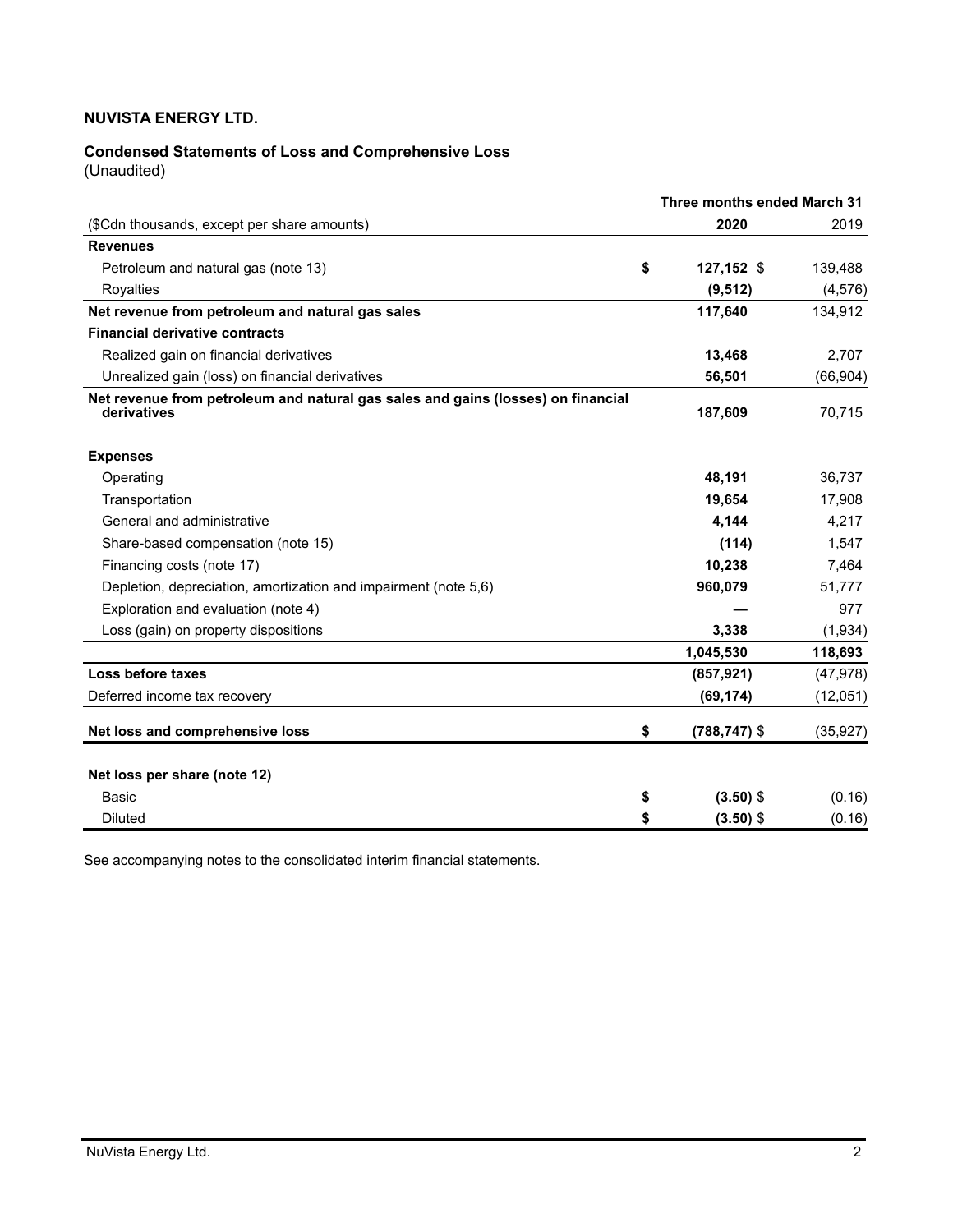# **Condensed Statements of Changes in Shareholders' Equity**

(Unaudited)

|                                                              |                 | Three months ended March 31 |
|--------------------------------------------------------------|-----------------|-----------------------------|
| (\$Cdn thousands)                                            | 2020            | 2019                        |
| Share capital (note 11)                                      |                 |                             |
| \$<br>Balance, January 1                                     | 1,218,264 \$    | 1,216,067                   |
| Issued for cash on exercise of stock options                 |                 | 24                          |
| Contributed surplus transferred on exercise of stock options |                 | 8                           |
| Conversion of restricted share awards                        | 101             | 147                         |
| \$<br>Balance, end of period                                 | 1,218,365 \$    | 1,216,246                   |
|                                                              |                 |                             |
| <b>Contributed surplus</b>                                   |                 |                             |
| \$<br>Balance, January 1                                     | 58,080 \$       | 52,705                      |
| Share-based compensation                                     | 1,724           | 1,880                       |
| Transfer to share capital on exercise of stock options       | (101)           | (8)                         |
| Conversion of restricted share awards                        |                 | (147)                       |
| \$<br>Balance, end of period                                 | 59,703 \$       | 54,430                      |
|                                                              |                 |                             |
| <b>Retained earnings (deficit)</b>                           |                 |                             |
| \$<br>Balance, January 1                                     | 72,412 \$       | 136,245                     |
| Net loss                                                     | (788, 747)      | (35, 927)                   |
| \$<br>Balance, end of period                                 | $(716, 335)$ \$ | 100,318                     |
| Total shareholders' equity<br>\$                             | 561,733 \$      | 1,370,994                   |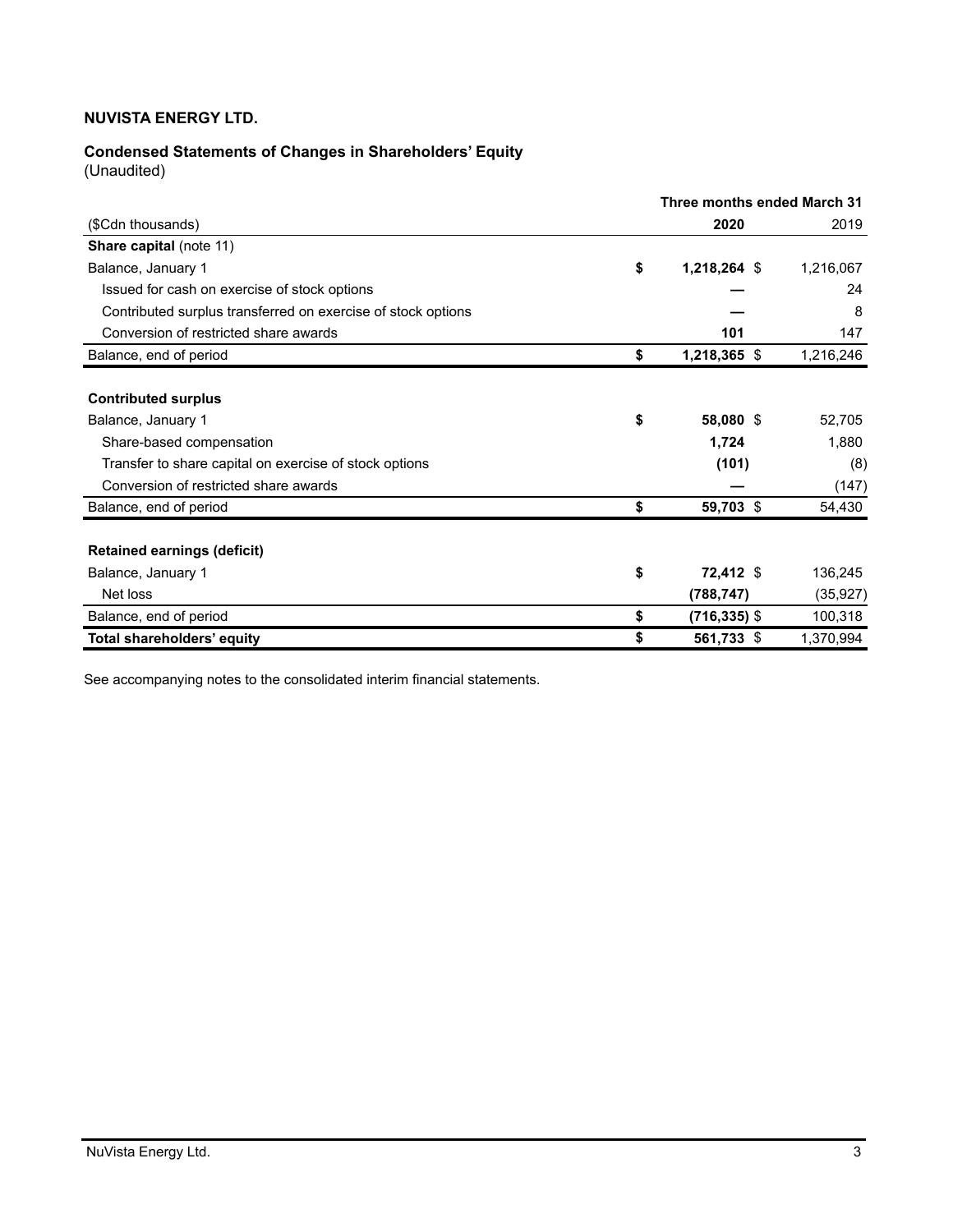### **Condensed Statements of Cash Flows**

(Unaudited)

|                                                                  | Three months ended March 31 |                 |            |  |  |  |  |
|------------------------------------------------------------------|-----------------------------|-----------------|------------|--|--|--|--|
| (\$Cdn thousands)                                                |                             | 2020            | 2019       |  |  |  |  |
| Cash provided by (used in)                                       |                             |                 |            |  |  |  |  |
| <b>Operating activities</b>                                      |                             |                 |            |  |  |  |  |
| Net loss                                                         | \$                          | $(788, 747)$ \$ | (35, 927)  |  |  |  |  |
| Items not requiring cash from operations:                        |                             |                 |            |  |  |  |  |
| Depletion, depreciation, amortization and impairment (notes 5,6) |                             | 960,079         | 51,777     |  |  |  |  |
| Exploration and evaluation (note 4)                              |                             |                 | 977        |  |  |  |  |
| Loss (gain) on property dispositions (notes 4,5)                 |                             | 3,338           | (1,934)    |  |  |  |  |
| Share-based compensation (note 15)                               |                             | 1,462           | 1,420      |  |  |  |  |
| Unrealized loss (gain) on financial derivatives                  |                             | (56, 501)       | 66,904     |  |  |  |  |
| Deferred income tax recovery                                     |                             | (69, 174)       | (12,051)   |  |  |  |  |
| Accretion (note 10)                                              |                             | 411             | 488        |  |  |  |  |
| Asset retirement expenditures (note 10)                          |                             | (9,734)         | (12, 678)  |  |  |  |  |
| Change in non-cash working capital (note 18)                     |                             | 16,211          | (5,674)    |  |  |  |  |
|                                                                  |                             | 57,345          | 53,302     |  |  |  |  |
| <b>Financing activities</b>                                      |                             |                 |            |  |  |  |  |
| Issue of share capital, net of share issue costs                 |                             |                 | 24         |  |  |  |  |
| Payment on lease liabilities                                     |                             | (705)           | (143)      |  |  |  |  |
| Increase of long-term debt                                       |                             | 89,209          | 69,459     |  |  |  |  |
|                                                                  |                             | 88,504          | 69,340     |  |  |  |  |
| <b>Investing activities</b>                                      |                             |                 |            |  |  |  |  |
| Property, plant and equipment expenditures (note 5)              |                             | (128, 666)      | (109, 026) |  |  |  |  |
| Exploration and evaluation expenditures (note 4)                 |                             | (66)            | (1,794)    |  |  |  |  |
| Other receivable expenditures                                    |                             | (14, 878)       | (24, 499)  |  |  |  |  |
| Property acquisitions                                            |                             |                 |            |  |  |  |  |
| Proceeds on property dispositions                                |                             |                 | 14         |  |  |  |  |
| Change in non-cash working capital (note 18)                     |                             | (2, 239)        | 12,663     |  |  |  |  |
|                                                                  |                             | (145, 849)      | (122, 642) |  |  |  |  |
| Change in cash and cash equivalents                              |                             |                 |            |  |  |  |  |
| Cash and cash equivalents, beginning of period                   |                             |                 |            |  |  |  |  |
| Cash and cash equivalents, end of period                         | \$                          | $-$ \$          |            |  |  |  |  |
| Cash interest paid                                               | \$                          | 10,546 \$       | 10,313     |  |  |  |  |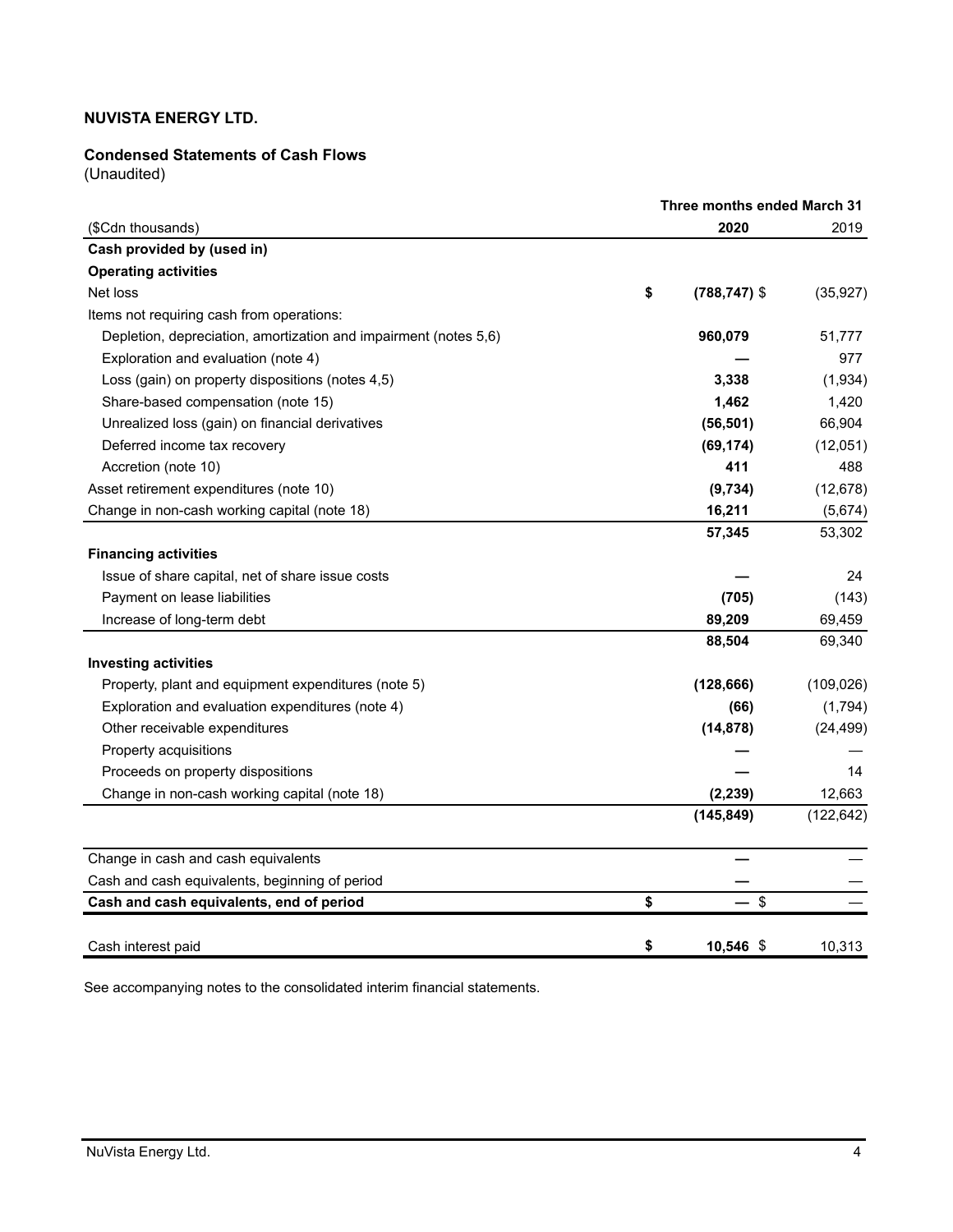### **NUVISTA ENERGY LTD. NOTES TO THE FINANCIAL STATEMENTS**

Three months ended March 31, 2020 with comparative figures for 2019. All tabular amounts are in thousands of Canadian dollars, except share and per share amounts, unless otherwise stated.

# **1. Corporate information**

NuVista Energy Ltd. ("NuVista" or the "Company") is a Canadian publicly traded company incorporated in the province of Alberta. The Company is a condensate and natural gas company actively engaged in the development, delineation, and production of condensate, oil and natural gas reserves in the Western Canadian Sedimentary Basin. NuVista's focus is on the scalable and repeatable condensate-rich Montney formation in the Alberta Deep Basin.

The address of the Company's head office is 2500, 525 – 8th Avenue S.W., Calgary, Alberta, Canada, T2P 1G1.

# **2. Basis of preparation**

These condensed interim financial statements (the "financial statements") have been prepared in accordance with International Accounting Standards ("IAS") 34, "Interim Financial Reporting". These financial statements have been prepared following the same accounting policies and methods of computation as the annual financial statements for the year ended December 31, 2019. These financial statements do not include all the information required for annual financial statements and should be read in conjunction with the audited financial statements for the year ended December 31, 2019, which have been prepared in accordance with International Financial Reporting Standards ("IFRS").

The preparation of the financial statements requires management to make judgments, estimates and assumptions that affect the application of accounting policies and the reported amounts of assets, liabilities, income and expenses. Actual results may differ from these estimates. Estimates and underlying assumptions are reviewed on an ongoing basis. Revisions to accounting estimates are recognized in the year in which the estimates are revised and in any future years affected.

During the three months ended March 31, 2020, the World Health Organization declared COVID-19 to be a pandemic. Responses to the spread of COVID-19 have resulted in a sudden decline in economic activity and resulted in a significant increase in economic uncertainty. In addition, oil prices have declined dramatically due to the global oil price war and decline in demand due to COVID-19. These events have resulted in a volatile and challenging economic environment which has adversely affected the Company's operational results and financial position. The current challenging economic climate may have significant adverse impacts on NuVista including, but not exclusively:

- material declines in revenue and cash flows;
- declines in revenue and operating activities could result in increased impairment charges, and restrictions in lending agreements and reduced capital programs;
- increased risk of non-performance by NuVista's purchasers which could materially increase the risk of nonpayment of accounts receivable and customer defaults; and
- if the situation continues for prolonged periods it could have a material impact on profitability, liquidity, and in the longer term could risk the ability to continue as a going concern for exploration and production companies, including NuVista.

The situation is dynamic and the ultimate duration and magnitude of the impact on the economy and the financial effect on NuVista is not known at this time.

Estimates and judgments made by management in the preparation of the interim financial statements are increasingly difficult and subject to a higher degree of measurement uncertainty during this volatile period. These financial statements were approved and authorized for issuance by the Board of Directors on May 5, 2020.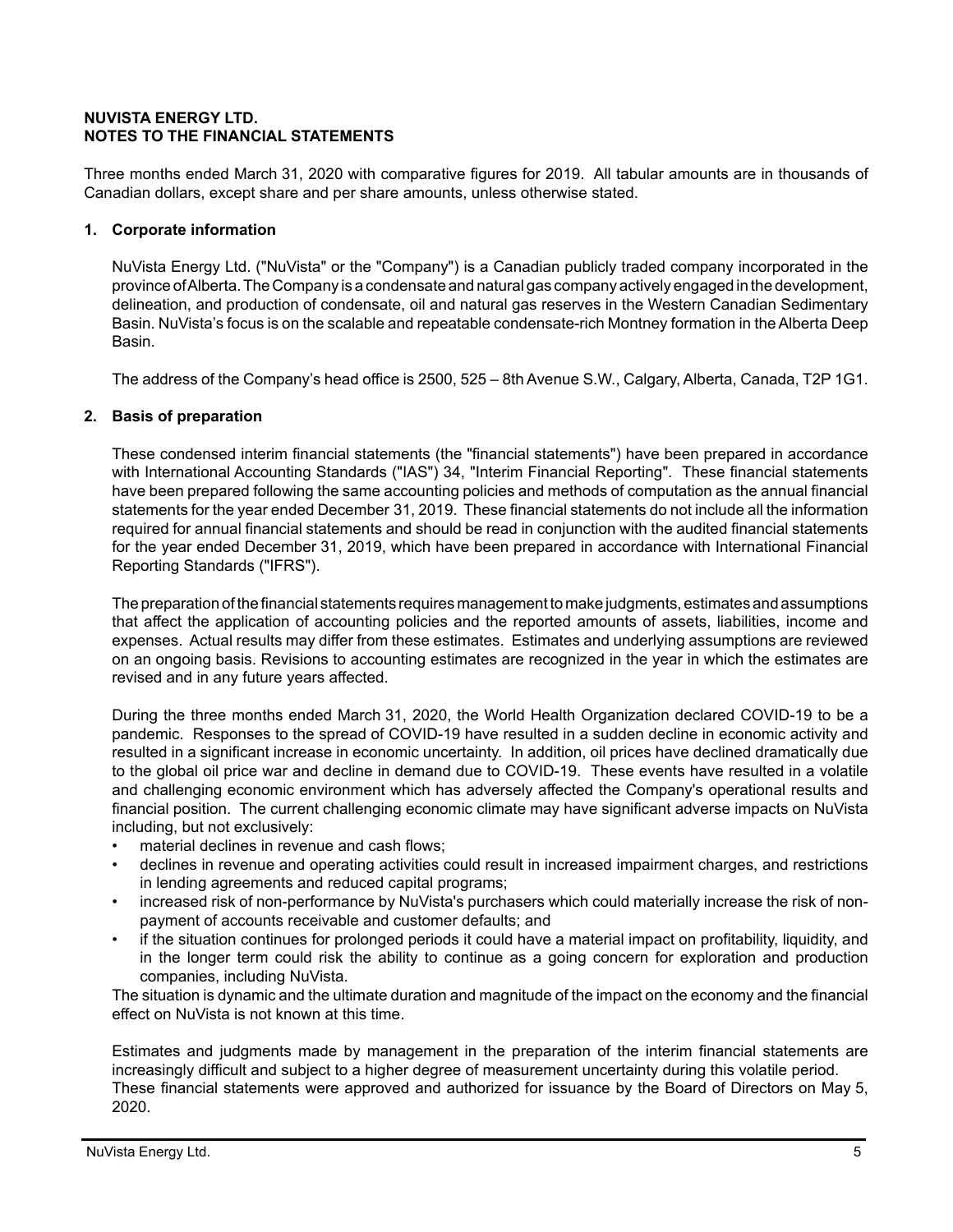### **3. Other receivable**

The Company has entered into contracts for the construction of two Pipestone compressor stations, which secured third party ownership and funding of the assets. The other receivable balance of \$25.2 million represents expenses incurred that have not yet been reimbursed related to these assets.

### **4. Exploration and evaluation assets**

|                                                     |                 | March 31, 2020 December 31, 2019 |
|-----------------------------------------------------|-----------------|----------------------------------|
| Balance, January 1                                  | \$<br>27,947 \$ | 30,165                           |
| Additions                                           | 66              | 7.173                            |
| Acquisitions <sup>(1)</sup>                         | 9,025           |                                  |
| Dispositions <sup>(1)</sup>                         | (534)           |                                  |
| Capitalized share-based compensation (note 15)      |                 | 333                              |
| Transfers to property, plant and equipment (note 5) |                 | (6,056)                          |
| Expiries (exploration and evaluation expense)       |                 | (3,668)                          |
| Balance, end of period                              | $36,504$ \$     | 27,947                           |
| $(1)$ Non cash land swap.                           |                 |                                  |

# **5. Property, plant and equipment**

|                                                           |                      | March 31, 2020 December 31, 2019 |
|-----------------------------------------------------------|----------------------|----------------------------------|
| Cost                                                      |                      |                                  |
| Balance, January 1                                        | \$<br>$3,119,117$ \$ | 2,779,988                        |
| <b>Additions</b>                                          | 128,666              | 302,808                          |
| Acquisitions <sup>(1)</sup>                               | 475                  |                                  |
| Dispositions <sup>(1)</sup>                               | (15, 141)            | (6, 237)                         |
| Capitalized share-based compensation (note 15)            | 262                  | 1,471                            |
| Change in asset retirement obligations (note 10)          | 5,630                | 35,031                           |
| Transfers from exploration and evaluation assets (note 4) |                      | 6,056                            |
| Balance, end of period                                    | \$<br>3,239,009 \$   | 3,119,117                        |
| $(1)$ Non cash land swap.                                 |                      |                                  |
|                                                           |                      | March 31, 2020 December 31, 2019 |
| Accumulated depletion, depreciation and amortization      |                      |                                  |
| Balance, January 1                                        | \$<br>1,016,027 \$   | 799,862                          |
| Depletion, depreciation and amortization                  | 48,715               | 216,165                          |
| Dispositions <sup>(1)</sup>                               | (2,837)              |                                  |
| Impairments                                               | 886,081              |                                  |
| Balance, end of period                                    | \$<br>1,947,986 \$   | 1,016,027                        |
| $(1)$ Non cash land swap.                                 |                      |                                  |
|                                                           |                      | March 31, 2020 December 31, 2019 |
| <b>Carrying value</b>                                     |                      |                                  |
| Balance, January 1                                        | \$<br>2,103,090 \$   | 1,980,126                        |
| Balance, end of period                                    | \$<br>1,291,023 \$   | 2,103,090                        |

At March 31, 2020, there were indicators of impairment identified in NuVista's Wapiti Montney CGU as a result of significant and sustained declines in forward commodity prices for condensate and oil and a reduction in market capitalization, as a result of the negative economic impacts of the COVID-19 pandemic and disputes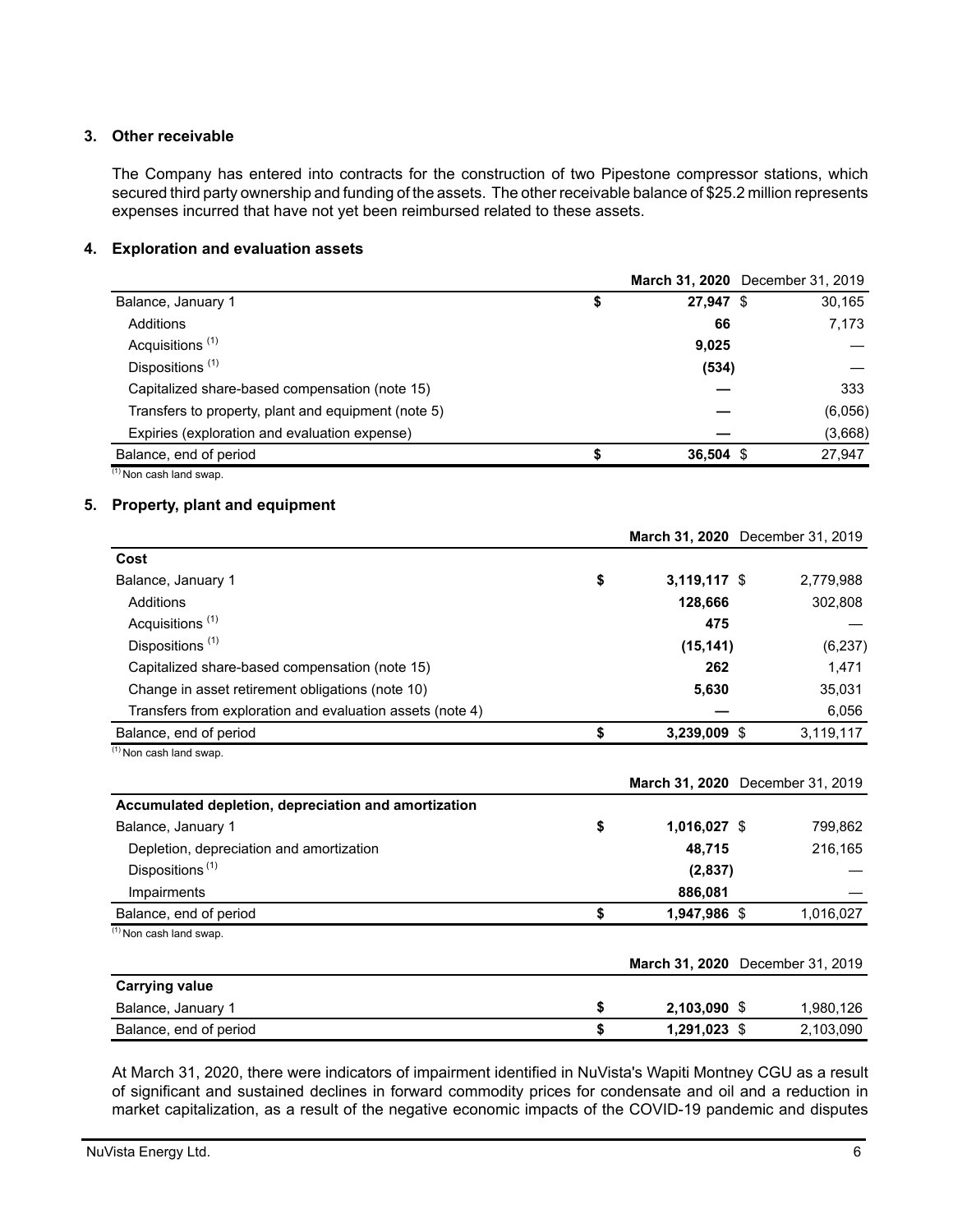between major oil producing countries. An impairment test was performed on property, plant and equipment ("PP&E") and right-of-use ("ROU") assets. For the March 31, 2020 test, PP&E and ROU assets were assessed based on the recoverable amount internally estimated using a value in use calculation based on expected future cash flows generated from proved and probable reserves using pre-tax discount rates ranging from 10% to 20%. For the three months ended March 31, 2020, total impairment charges of \$909.3 million were recognized in NuVista's Montney CGU, with \$886.1 million recognized on PP&E and \$23.2 million recognized on ROU assets, which has been included in the depletion, depreciation, amortization and impairment expense. Additional impairment or reversal of impairment taken during the period may occur over the balance of 2020 as commodity prices and foreign exchange rates continue to fluctuate.

The following benchmark price forecasts<sup> $(1)$ </sup> were used to calculate the recoverable amounts:

|                            | 2020  | 2021  | 2022  | 2023  | 2024  | 2025  | 2026  | 2027        |       | 2028 2029 <sup>(2)</sup> |
|----------------------------|-------|-------|-------|-------|-------|-------|-------|-------------|-------|--------------------------|
| WTI (US\$/Bbl)             | 34.20 | 41.00 | 47.50 | 52.50 | 57.50 | 58.95 |       | 60.13 61.33 | 62.56 | 63.81                    |
| NYMEX (US\$/MMBtu)         | 2.01  | 2.55  | 2.65  | 2.75  | 2.85  | 2.95  | -3.01 | 3.07        | 3.13  | 3.19                     |
| Exchange Rate (Cdn\$/US\$) | 0.73  | 0.73  | 0.74  | 0.74  | 0.75  | 0.75  | 0.75  | 0.75        | 0.75  | 0.75                     |

(1) GLJ Petroleum Consultants price forecast, effective April 1, 2020.

 $(2)$  2030 and beyond commodity price forecasts are inflated at 2.0% per annum. In 2030 and beyond there is no escalation of exchange rates.

At December 31, 2019 there were indicators of impairment identified in NuVista's Wapiti Montney CGU. An impairment test was performed on property, plant and equipment assets, based on the recoverable amount estimated using a value in use calculation based on expected future cash flows generated from proved and probable reserves using pre-tax discount rates ranging from 10% to 17%, based on the independent external reserves report. No impairment was recognized at December 31, 2019, as the estimated recoverable amount of the Wapiti Montney CGU exceeded its respective carrying value.

#### **6. Right-of-use assets**

|                                            |                         |     |                                       |                                   | <b>March 31, 2020</b> | December 31, 2019 |
|--------------------------------------------|-------------------------|-----|---------------------------------------|-----------------------------------|-----------------------|-------------------|
|                                            | <b>Office</b><br>Leases |     | Gas<br><b>Transportation</b><br>Lease | Gas<br><b>Processing</b><br>Lease | Total                 | <b>Total</b>      |
| Cost                                       |                         |     |                                       |                                   |                       |                   |
| Balance, January 1                         | \$<br>$5,481$ \$        |     | 36,921 \$                             | 77,529 \$                         | $119,931$ \$          | 5,481             |
| Additions                                  |                         |     |                                       |                                   |                       | 114,450           |
| Balance, end of period                     | \$<br>$5,481$ \$        |     | 36,921 \$                             | 77,529 \$                         | 119,931 \$            | 119,931           |
|                                            |                         |     |                                       |                                   |                       |                   |
| Accumulated depreciation and<br>impairment |                         |     |                                       |                                   |                       |                   |
| Balance, January 1                         | \$<br>793 \$            |     | 803 \$                                | $1,713$ \$                        | $3,309$ \$            |                   |
| Depreciation                               | 198                     |     | 602                                   | 1,285                             | 2,085                 | 3,309             |
| Impairment (note 5)                        |                         |     | 7,487                                 | 15,711                            | 23,198                |                   |
| Balance, end of period                     | \$<br>991               | -\$ | 8,892 \$                              | 18,709 \$                         | 28,592 \$             | 3,309             |
|                                            |                         |     |                                       |                                   |                       |                   |
| <b>Carrying value</b>                      |                         |     |                                       |                                   |                       |                   |
| Balance, January 1                         | \$<br>4,688 \$          |     | 36,118 \$                             | 75,816 \$                         | 116,622 \$            | 5,481             |
| Balance, end of period                     | \$<br>4,490 \$          |     | 28,029 \$                             | 58,820 \$                         | 91,339 \$             | 116,622           |

In accordance with the adoption of IFRS 16 - *Leases*, on January 1, 2019, the Company recognized right-ofuse ("ROU") assets for our head office and field office leases.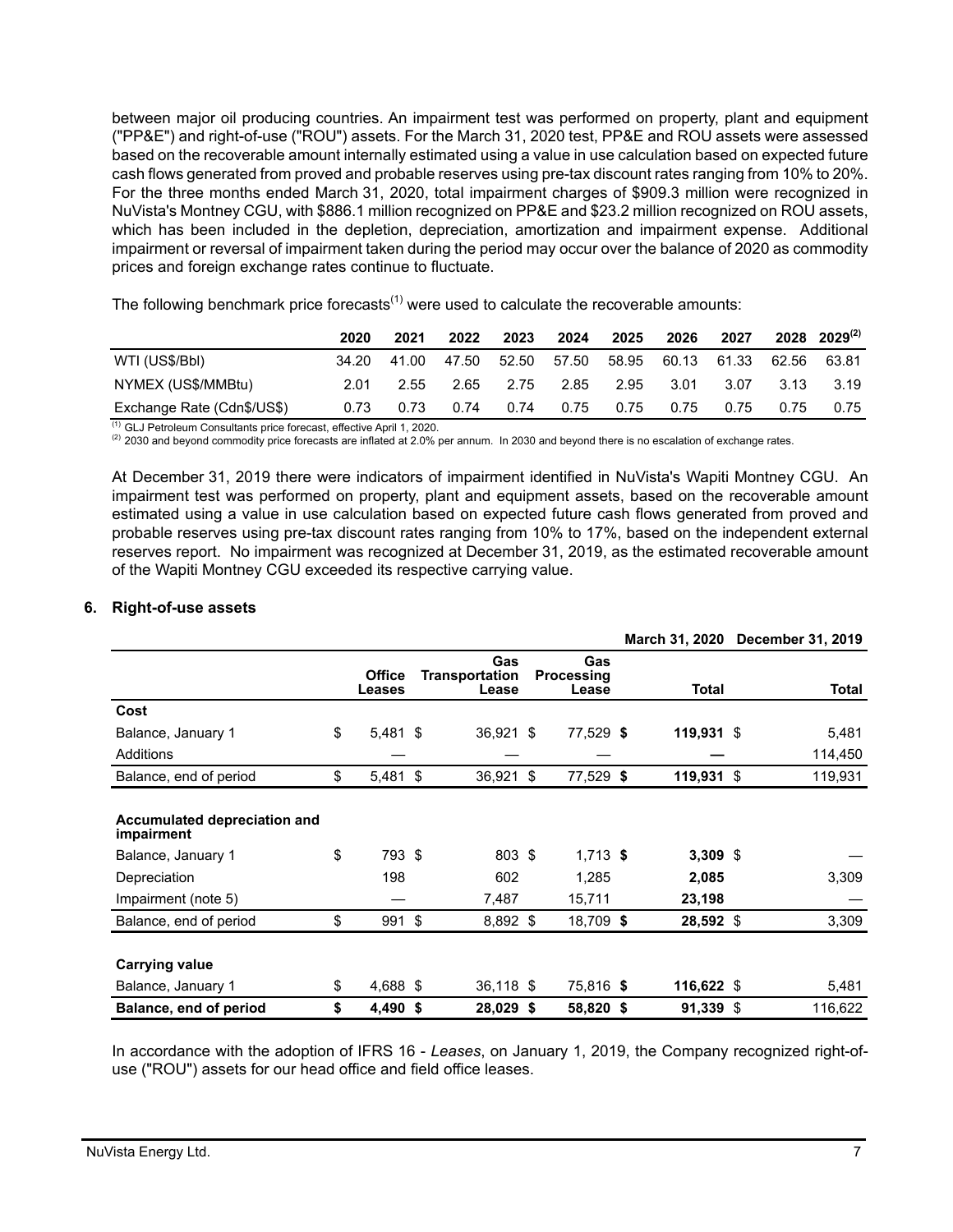During the year ended December 31, 2019, the Company entered into a contract for the construction of the Pipestone South compressor station, which secured third party ownership and funding of the asset. Under the terms of the contract, NuVista was compensated to complete the construction of the asset in exchange for entering into a long term commitment for NuVista operatorship and use of the compressor station. During the third quarter of 2019, the Company recognized ROU assets for a gas processing lease associated with the start up of the Pipestone South compressor, and a gas transportation lease associated with the pipeline that connects the Pipestone South compressor to the SemCAMS Wapiti plant.

# **7. Long-term debt**

At March 31, 2020, the Company had a \$550 million (December 31, 2019 - \$550 million) extendible revolving term credit facility available from a syndicate of Canadian chartered banks. Borrowing under the credit facility may be made by prime loans, bankers' acceptances and/or US libor advances. These advances bear interest at the bank's prime rate and/or at money market rates plus a borrowing margin. For the three months ended March 31, 2020, borrowing costs averaged 3.7% (December 31, 2019 – 3.8%). The credit facility is secured by a first floating charge debenture, general assignment of book debts and the Company's condensate and natural gas properties and equipment. The credit facility has a tenor of two years and is subject to an annual review by the lenders, at which time the lenders can extend the revolving period or can request conversion to a one year term loan. During the revolving period, a review of the maximum borrowing amount occurs annually on or before April 30 and semi-annually on or before October 31. During the term period, no principal payments would be required until a year after the revolving period matures on April 30, in the event of a reduction or the credit facility not being renewed. Subsequent to quarter end, NuVista has applied for an Export Development Canada letter of credit guarantee product. If approved, it is anticipated that current and future letters of credit would be supported by Export Development Canada in this separate facility, further improving NuVista's liquidity and borrowing capacity on the credit facility.

Subsequent to March 31, 2020, NuVista requested and received an extension of the annual renewal date of the credit facility from April 30, 2020 to May 29, 2020 from the banking syndicate. At this time, there is no assurance the facility size will remain at \$550 million. This extension was put in place to allow the banking syndicate extra time for assessment in light of the recent extreme market volatility, and to provide additional data on the wells recently brought online. This also allows the banks, and our industry in general, time to assess the still-emerging details of the various liquidity support programs announced by the Federal Government. NuVista expects to continue to have sufficient liquidity cushion once the credit facility redetermination is completed.

As at March 31, 2020, the Company had drawn \$395.5 million on its credit facility (December 31, 2019 – \$306.3 million) and had outstanding letters of credit of \$8.0 million, which reduce the credit available on the credit facility. The credit facility does not contain any financial covenants, but the Company is subject to various non-financial covenants under its credit facility. These covenants are monitored on a regular basis and as at March 31, 2020, the Company was in compliance with all covenants.

### **8. Senior unsecured notes**

On March 2, 2018, the Company issued \$220.0 million aggregate principal amount of 6.50% senior unsecured notes due March 2, 2023 ("2023 Notes"). Interest is payable semi-annually in arrears. The 2023 Notes are fully and unconditionally guaranteed as to the payment of principal and interest, on a senior unsecured basis by the Company. There are no maintenance or financial covenants.

The 2023 Notes are non-callable by the Company prior to March 2, 2020. At any time on or after March 2, 2020, the Company may redeem all or part of the 2023 Notes at the redemption prices set forth in the table below plus any accrued and unpaid interest: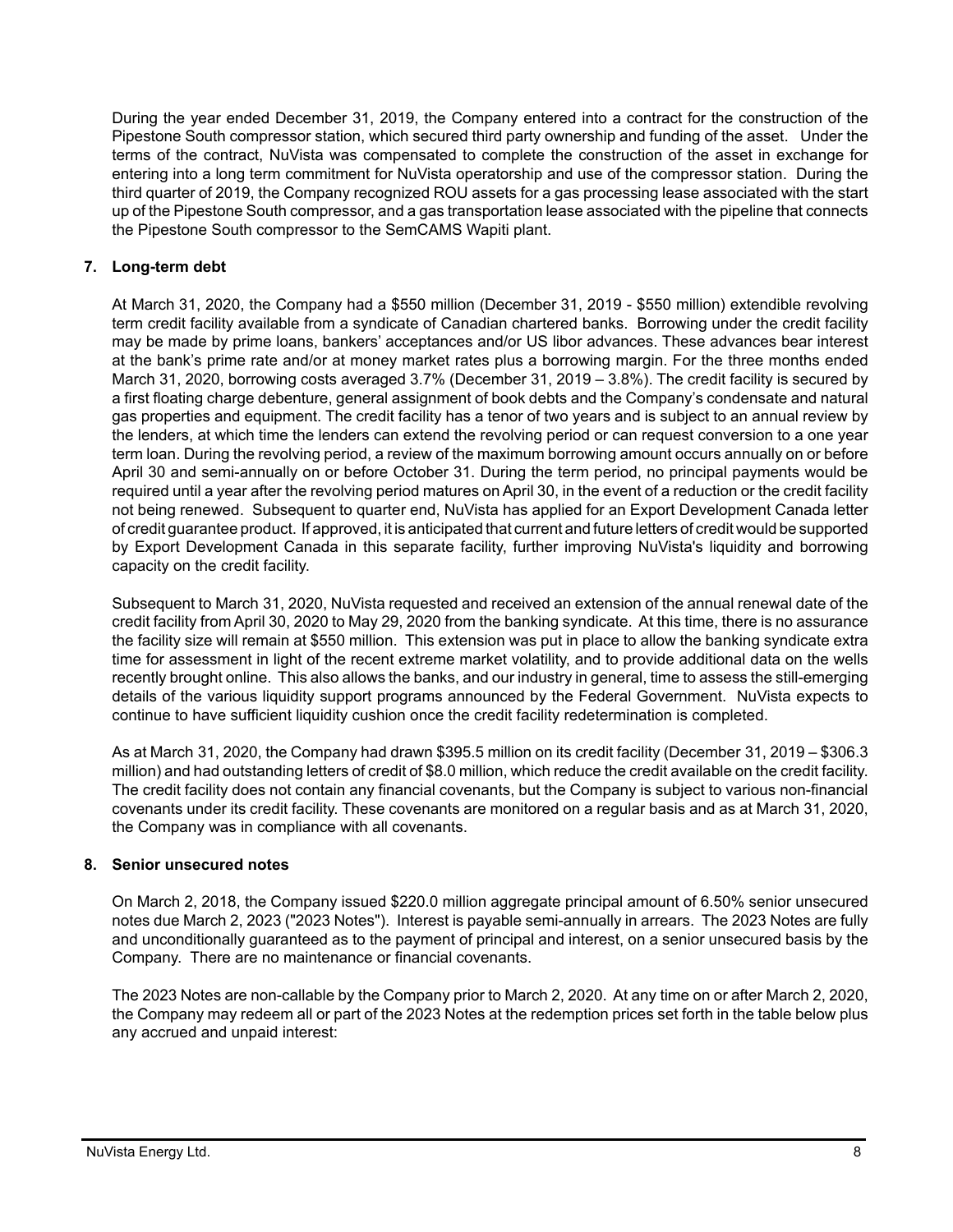| 12 month period ended: | Percentage |
|------------------------|------------|
| March 2, 2021          | 103.250%   |
| March 2, 2022          | 101.625%   |
| March 2, 2023          | 100.000%   |

If a change of control occurs, each holder of the 2023 Notes will have the right to require the Company to purchase all or any part of that holder's 2023 Notes for an amount in cash equal to 101% of the aggregate principal repurchased plus accrued and unpaid interest.

### **9. Lease Liabilities**

The Company has the following future commitments associated with its lease obligations relating to office leases, gas processing and gas transportation commitments:

|                                          |            | March 31, 2020 December 31, 2019 |
|------------------------------------------|------------|----------------------------------|
| Balance January 1                        | 119,307 \$ | 5,481                            |
| Additions <sup>(1)</sup>                 |            | 114,450                          |
| Lease interest expense                   | 2,570      | 3,631                            |
| Payment of lease liabilities             | (3,275)    | (4, 255)                         |
| Balance, end of period                   | 118,602 \$ | 119,307                          |
| Current portion of lease liabilities     | 4.048 \$   | 3.416                            |
| Non current portion of lease liabilities | 114,554 \$ | 115,891                          |

<sup>(1)</sup> The incremental borrowing rate used to determine the lease liabilities for the gas transportation and processing commitments added in the year was 11% and 8%, respectively.

The following table details the undiscounted cash flows and contractual maturities of NuVista's lease liabilities, as at March 31, 2020:

|                                                                        |            | March 31, 2020 December 31, 2019 |
|------------------------------------------------------------------------|------------|----------------------------------|
| Less than 1 year                                                       | 14.040 \$  | 13,623                           |
| 1-3 years                                                              | 43,697     | 44,954                           |
| 4-5 years                                                              | 28.857     | 29,093                           |
| After 5 years                                                          | 122.717 \$ | 124,917                          |
| Total undiscounted future lease payments                               | 209,311 \$ | 212,587                          |
| Amounts representing lease interest expense over the term of the lease | (90, 709)  | (93, 280)                        |
| Present value of net lease payments                                    | 118.602 \$ | 119.307                          |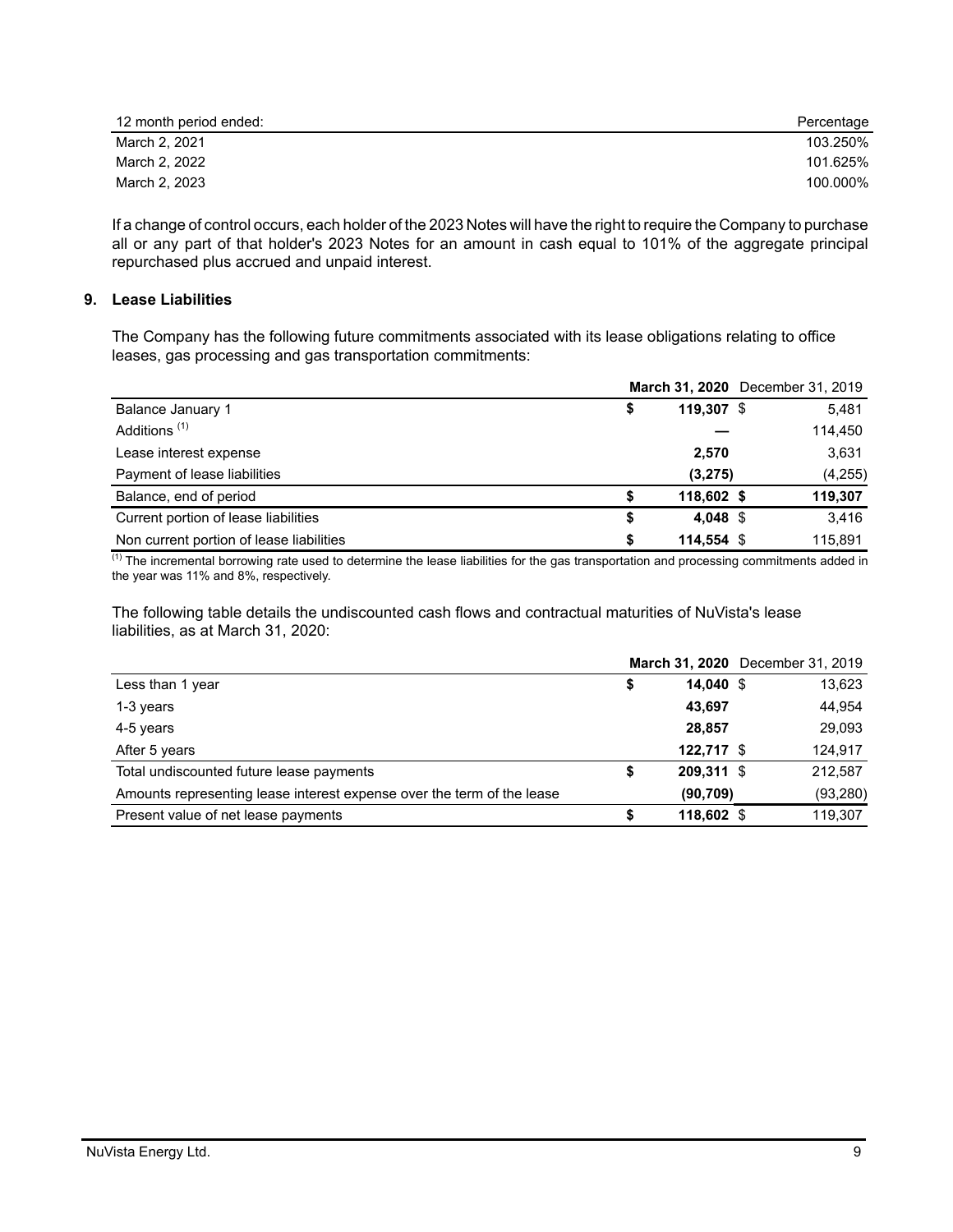#### **10. Asset retirement obligations**

|                                         | <b>March 31, 2020</b> | December 31, 2019 |
|-----------------------------------------|-----------------------|-------------------|
| Balance, January 1                      | \$<br>124,533 \$      | 102,703           |
| Accretion expense                       | 411                   | 2,070             |
| Liabilities incurred                    | 2,386                 | 3,831             |
| Liabilities disposed                    |                       | (888)             |
| Change in estimates                     | 3,707                 | 36,194            |
| Change in discount rate                 | (463)                 | (4,994)           |
| Liabilities settled                     | (9,734)               | (14, 383)         |
| Balance, end of period                  | \$<br>120,840 \$      | 124,533           |
| Expected to be incurred within one year | \$<br>$5,170$ \$      | 11,575            |
| Expected to be incurred beyond one year | \$<br>115,670 \$      | 112,958           |

The Company's asset retirement obligations are based on estimated costs to reclaim and abandon ownership interests in condensate and natural gas assets including well sites, gathering systems and processing facilities. At March 31, 2020, the estimated total undiscounted, uninflated amount of cash flows required to settle the asset retirement obligations is \$129.7 million (December 31, 2019 – \$133.8 million), of which 40% is estimated to be incurred within the next 10 years. The Bank of Canada's long-term risk-free bond rate of 1.3% (December 31, 2019 – 1.8%) and an inflation rate of 0.9% (December 31, 2019 – 1.4%) were used to calculate the net present value of the asset retirement obligations. The decrease in the ARO liability is due primarily to liabilities settled in the first quarter, offset by liabilities added for new wells drilled and increases in abandonment cost estimates for certain wells in our non core northwest Alberta area.

### **11. Share capital**

#### Common shares

|                                                              | <b>March 31, 2020</b>   |        |                                                 | December 31, 2019 |
|--------------------------------------------------------------|-------------------------|--------|-------------------------------------------------|-------------------|
|                                                              | <b>Number</b>           | Amount | Number                                          | Amount            |
| Balance, January 1                                           | 225,591,725 \$1,218,264 |        | 225,306,055 \$1,216,067                         |                   |
| Issued for cash on exercise of stock options                 |                         |        | 10.600                                          | 45                |
| Contributed surplus transferred on exercise of stock options |                         |        |                                                 | 15                |
| Conversion of restricted share awards                        | 8,000                   | 101    | 274.009                                         | 2.129             |
| Conversion of performance share awards                       |                         |        | 1.061                                           | 8                 |
| Balance, end of period                                       |                         |        | 225,599,725 \$1,218,365 225,591,725 \$1,218,264 |                   |

#### **12. Earnings (loss) per share**

The following table summarizes the weighted average common shares used in calculating net earnings (loss) per share:

|                                            | Three months ended March 31 |
|--------------------------------------------|-----------------------------|
| (thousands of shares)                      | 2020<br>2019                |
| Weighted average common shares outstanding |                             |
| Basic                                      | 225.592<br>225.327          |
| <b>Diluted</b>                             | 225.327<br>225.592          |

For the three months ended March 31, 2020, share awards are determined to be anti-dilutive.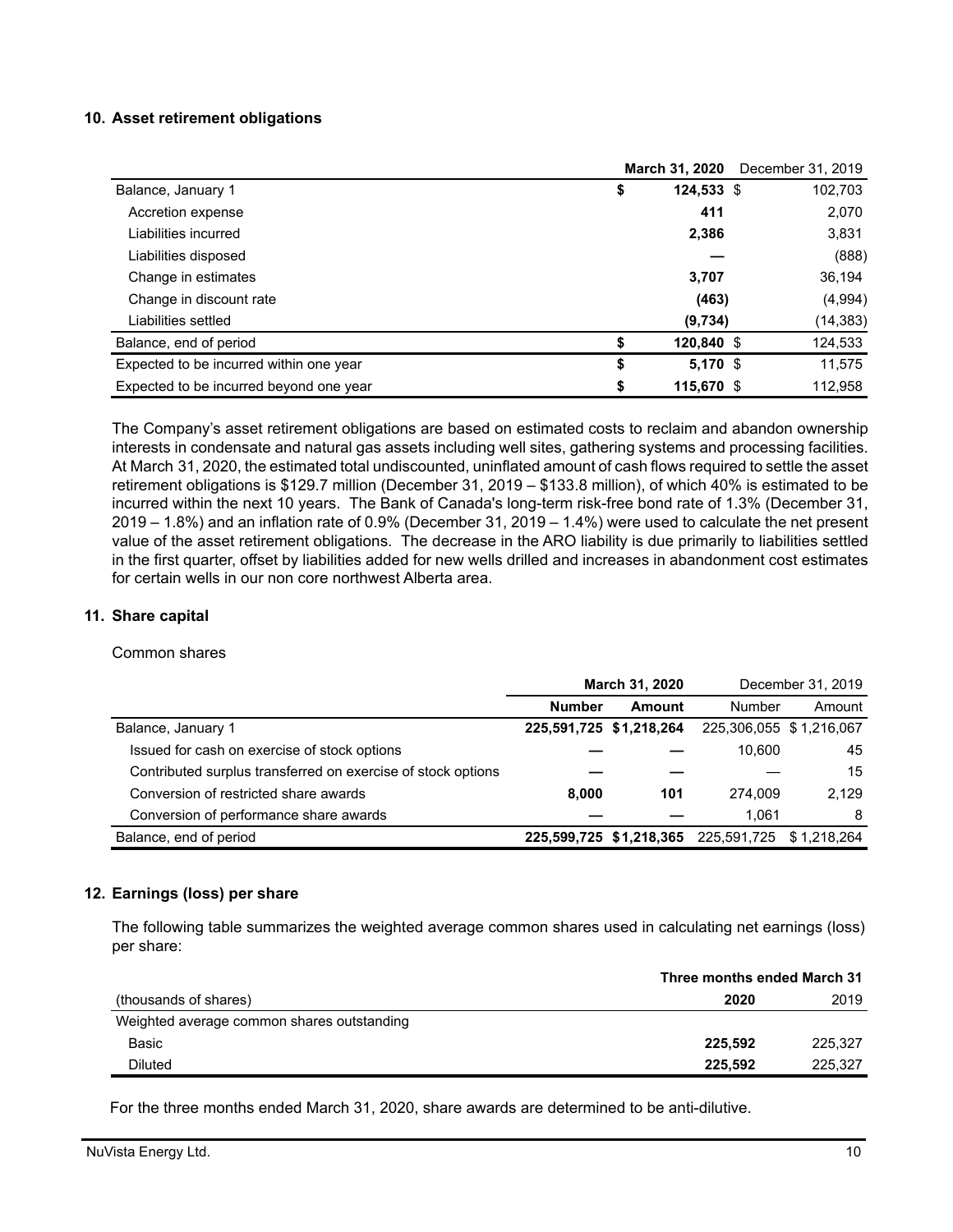#### **13. Petroleum and natural gas revenues**

NuVista produces natural gas, condensate, oil and NGLs from its assets in the Wapiti Montney area of Alberta. The Company sells its production pursuant to fixed-price or variable-price physical delivery contracts. The transaction price for variable-price contracts is based on benchmark commodity price, adjusted for quality, location or other factors whereby each component of the pricing formula can be either fixed or variable, depending on the contract terms. Under the contracts, NuVista is required to deliver fixed or variable volumes of commodity to the contract counterparty.

Petroleum and natural gas revenue is recognized when NuVista gives up control of the unit of production at the delivery point agreed to under the terms of the contract. The amount of production revenue recognized is based on the agreed transaction price and the volumes delivered. Any variability in the transaction price relates specifically to NuVista's efforts to transfer production and therefore the resulting revenue is allocated to the production delivered in the period to which the variability relates. NuVista does not have any factors considered to be constraining in the recognition of revenue with variable pricing factors.

NuVista enters into contracts with customers with terms ranging from one month to seven years.

Under its contracts with customers, NuVista is required to deliver volumes of natural gas, condensate, oil and NGLs to agreed upon locations where control over the delivered volumes is transferred to the customer. In instances where the third party marketer takes title of NuVista's product but uses NuVista's pipeline contract to deliver the product to the end customer, a portion of the natural gas revenue is recognized as natural gas price diversification revenue. Revenue is recognized when control of each unit of product is transferred to the customer with revenue due on the 25th day of the month following delivery.

NuVista's customers are primarily oil and natural gas marketers and partners in joint operations in the oil and natural gas industry. Concentration of credit risk is mitigated by marketing production to several oil and natural gas marketers under customary industry and payment terms. NuVista reviews the credit worthiness and obtains certain financial assurances from customers prior to entering sales contracts. The financial strength of the Company's customers is reviewed on a routine basis.

|                                         | Three months ended March 31 |              |  |         |
|-----------------------------------------|-----------------------------|--------------|--|---------|
|                                         |                             | 2020         |  | 2019    |
| Natural gas revenue <sup>(1)</sup>      |                             | 41,983 \$    |  | 56,257  |
| Condensate & oil revenue <sup>(3)</sup> |                             | 80.331       |  | 73.299  |
| NGL revenue $(2,3)$                     |                             | 4.838        |  | 9.932   |
| Total petroleum and natural gas revenue |                             | $127,152$ \$ |  | 139.488 |

The following table summarizes petroleum and natural gas revenue by product:

(1) Natural gas revenue includes price risk management gains and losses on physical delivery sale contracts. For the three months ended March 31, 2020, our physical delivery sales contracts resulted in a loss of \$33.0 thousand (2019 – \$0.6 million loss).

(2) Includes butane, propane, ethane and an immaterial amount of sulphur revenue.

<sup>(3)</sup> Effective January 1, 2020, pipeline tariffs of \$7.0 million previously reported net of the selling price have been included within condensate, oil, and NGL revenue. Prior year comparatives have been corrected in the amount of \$5.4 million to conform with current year presentation.

A breakdown of natural gas revenue is as follows: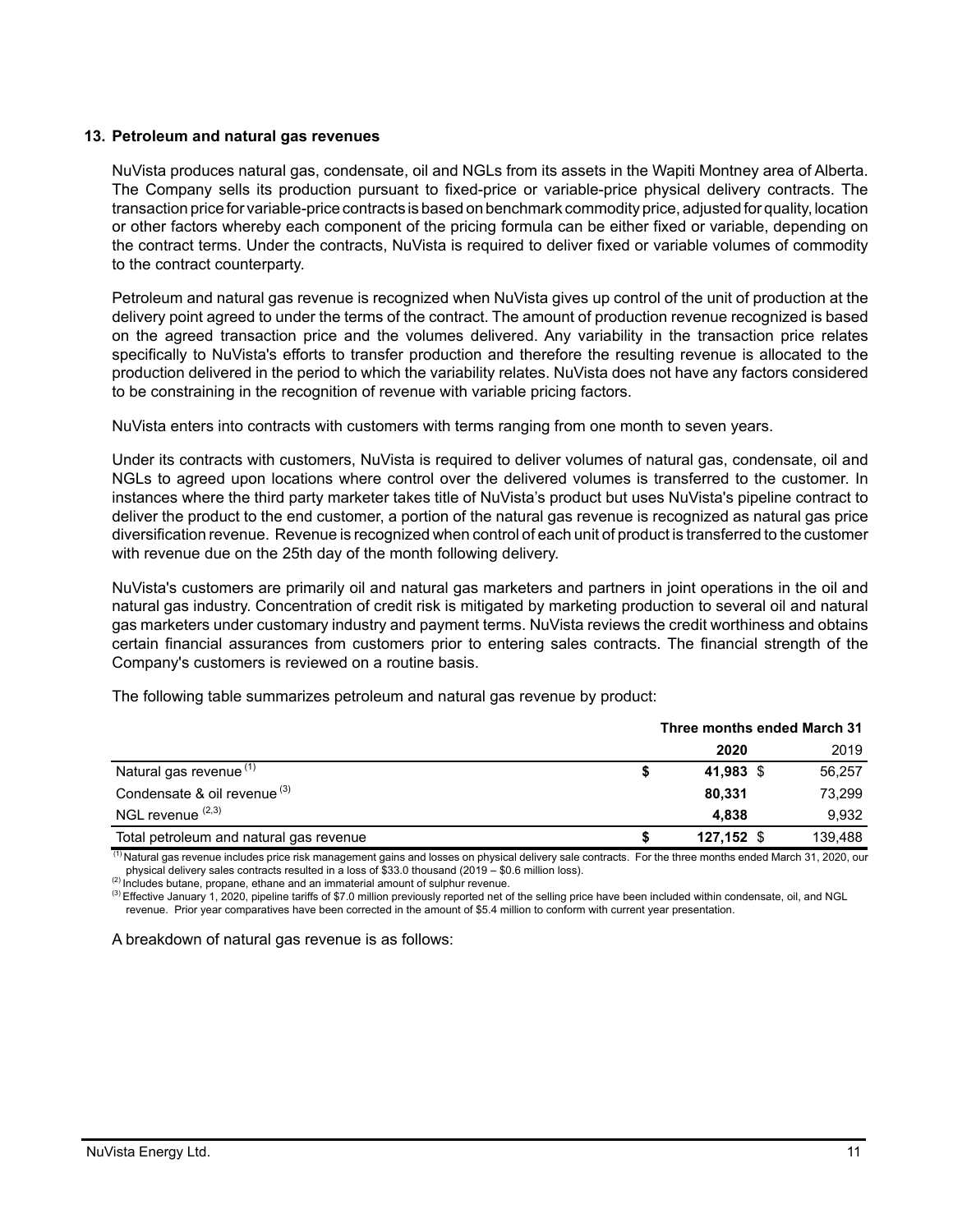|                                                        | Three months ended March 31 |             |        |
|--------------------------------------------------------|-----------------------------|-------------|--------|
|                                                        |                             | 2020        | 2019   |
| Natural gas revenue - AECO reference price (1)         |                             | $35,805$ \$ | 27,294 |
| Heat/value adjustment <sup>(2)</sup>                   |                             | 2.645       | 2,347  |
| Transportation revenue (3)                             |                             | 7.029       | 7.289  |
| Natural gas market diversification revenue             |                             | (3, 463)    | 19,975 |
| AECO physical delivery price risk management gains (4) |                             | (33)        | $-648$ |
| Total natural gas revenue                              |                             | 41,983 \$   | 56.257 |

(1) Quarter average AECO 7A monthly index.

(2) Based on NuVista's historical adjustment of 9-10%.

 $^{(3)}$  Cost of gas transportation from the transfer of custody sales point to the final sales point.

<sup>(4)</sup> Excludes price risk management realized and unrealized gains and losses on financial derivative commodity contracts but includes gains and losses on physical sale contracts.

Included in the accounts receivable at March 31, 2020 is \$32.5 million (December 31, 2019 - \$55.0 million) of accrued petroleum and natural gas revenue related to deliveries for periods prior to the reporting date.

#### **14. Capital management**

The Company manages its capital structure and makes adjustments to it in response to changes in economic conditions and the risk characteristics of the underlying assets. NuVista is able to change its capital structure by issuing new shares, new debt, or changing capital expenditures relative to adjusted funds flow.

NuVista's long term strategy is to maintain a net debt to annualized current quarter adjusted funds flow ratio of approximately 1.5 times. The actual ratio may fluctuate on a quarterly basis above or below targeted levels due to a number of factors including facility outages, commodity prices and the timing of acquisitions and dispositions. At March 31, 2020, the Company's net debt was 3.2 times its annualized current quarter adjusted funds flow.

#### *Adjusted funds flow*

NuVista considers adjusted funds flow to be a key measure that provides a more complete understanding of the Company's ability to generate cash flow necessary to finance capital expenditures, expenditures on asset retirement obligations, and meet its financial obligations. NuVista has calculated adjusted funds flow based on cash flow provided by operating activities, excluding changes in non-cash working capital, asset retirement expenditures and environmental remediation recovery, as management believes the timing of collection, payment, and occurrence is variable and by excluding them from the calculation, management is able to provide a more meaningful performance measure of NuVista's operations on a continuing basis. More specifically, expenditures on asset retirement obligations may vary from period to period depending on the Company's capital programs and the maturity of its operating areas, while environmental remediation recovery relates to an incident that management doesn't expect to occur on a regular basis. The settlement of asset retirement obligations is managed through NuVista's capital budgeting process which considers its available adjusted funds flow.

A reconciliation of adjusted funds flow is presented in the following table:

|                                       | Three months ended March 31 |             |        |
|---------------------------------------|-----------------------------|-------------|--------|
|                                       |                             | 2020        | 2019   |
| Cash provided by operating activities |                             | $57.345$ \$ | 53.302 |
| Asset retirement expenditures         |                             | 9.734       | 12.678 |
| Change in non-cash working capital    |                             | (16, 211)   | 5.674  |
| Adjusted funds flow (1)               |                             | 50,868 \$   | 71.654 |

<sup>(1)</sup> Adjusted funds flow as presented does not have any standardized meaning prescribed by IFRS and therefore it may not be comparable with the calculation of similar measures of other entities.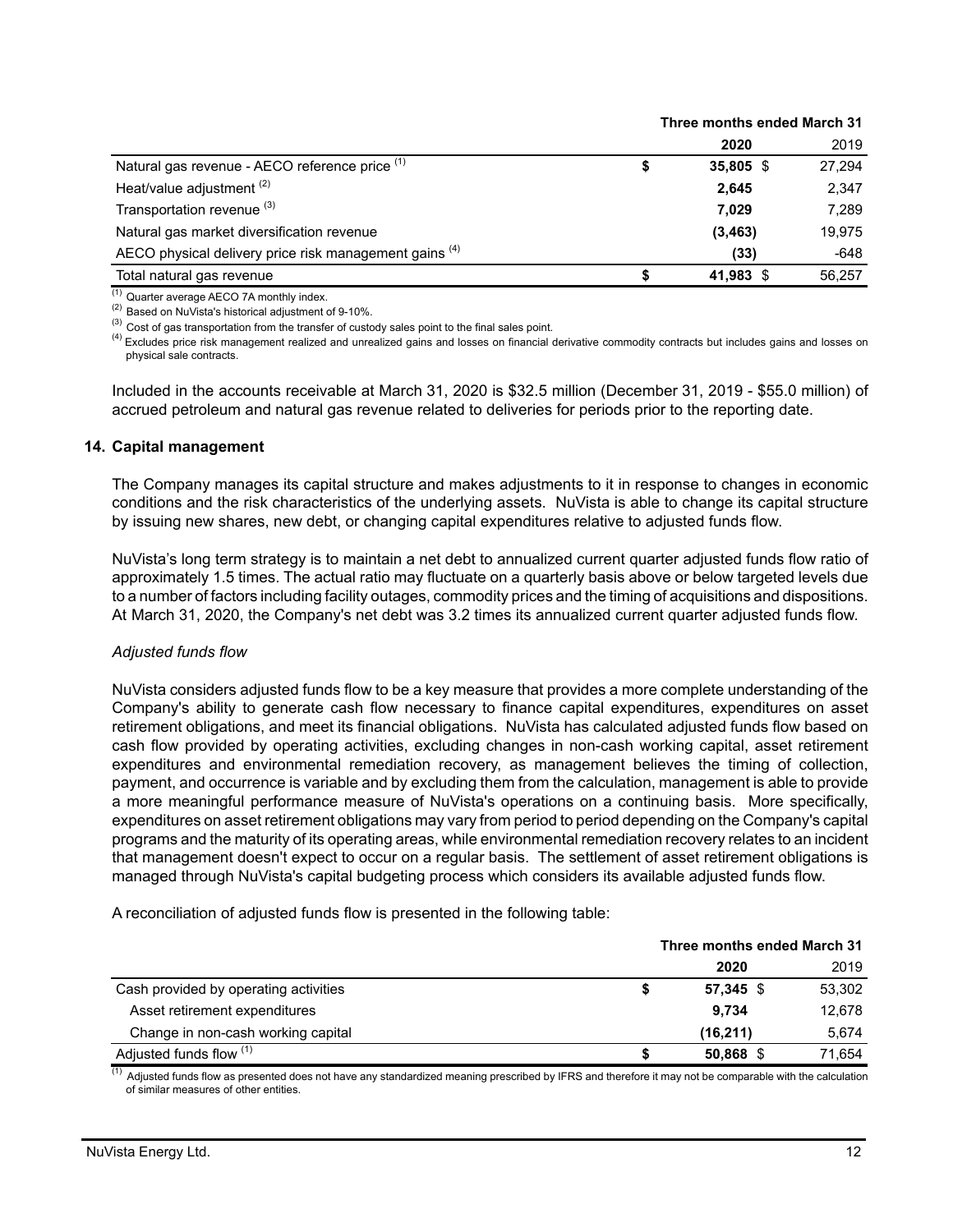### *Net debt and total capitalization*

Net debt is used by management to provide a more complete understanding of the Company's capital structure and provides a key measure to assess the Company's liquidity. NuVista has calculated net debt based on cash and cash equivalents, accounts receivable and prepaid expenses, other receivable, accounts payable and accrued liabilities, long term debt (credit facility) and senior unsecured notes. Total market capitalization and net debt to annualized current quarter adjusted funds flow are used by management and the Company's investors in analyzing the Company's balance sheet strength and liquidity.

The following is a summary of total market capitalization, net debt, annualized current quarter adjusted funds flow, and net debt to annualized current quarter adjusted funds flow:

|                                                                     | March 31, 2020 | December 31, 2019 |
|---------------------------------------------------------------------|----------------|-------------------|
| Basic common shares outstanding                                     | 225,600        | 225,592           |
| Share price <sup>(1)</sup>                                          | 0.45           | 3.19              |
| Total market capitalization                                         | 101,520        | 719,638           |
| Cash and cash equivalents, accounts receivable and prepaid expenses | (55, 148)      | (62, 772)         |
| Other receivable                                                    | (25, 179)      | (10, 301)         |
| Accounts payable and accrued liabilities                            | 117,851        | 110,144           |
| Long-term debt (credit facility)                                    | 395,483        | 306,274           |
| Senior unsecured notes                                              | 216,987        | 216,771           |
| Other liabilities                                                   | 283            | 1,859             |
| Net debt $(2)$                                                      | 650,277        | 561.975           |
| Annualized current quarter adjusted funds flow                      | 203,472        | 280,320           |
| Net debt to annualized current quarter adjusted funds flow          | 3.2            | 2.0               |

 $(1)$  Represents the closing share price on the Toronto Stock Exchange on the last trading day of the period.

 $^{(2)}$  Net debt as presented does not have any standardized meaning prescribed by IFRS and therefore it may not be comparable with the calculation of similar measures of other entities.

The net debt to annualized current quarter adjusted funds flow ratio represents the time period in years it would take to pay off the net debt if no further capital expenditures were incurred and if adjusted funds flow remained consistent.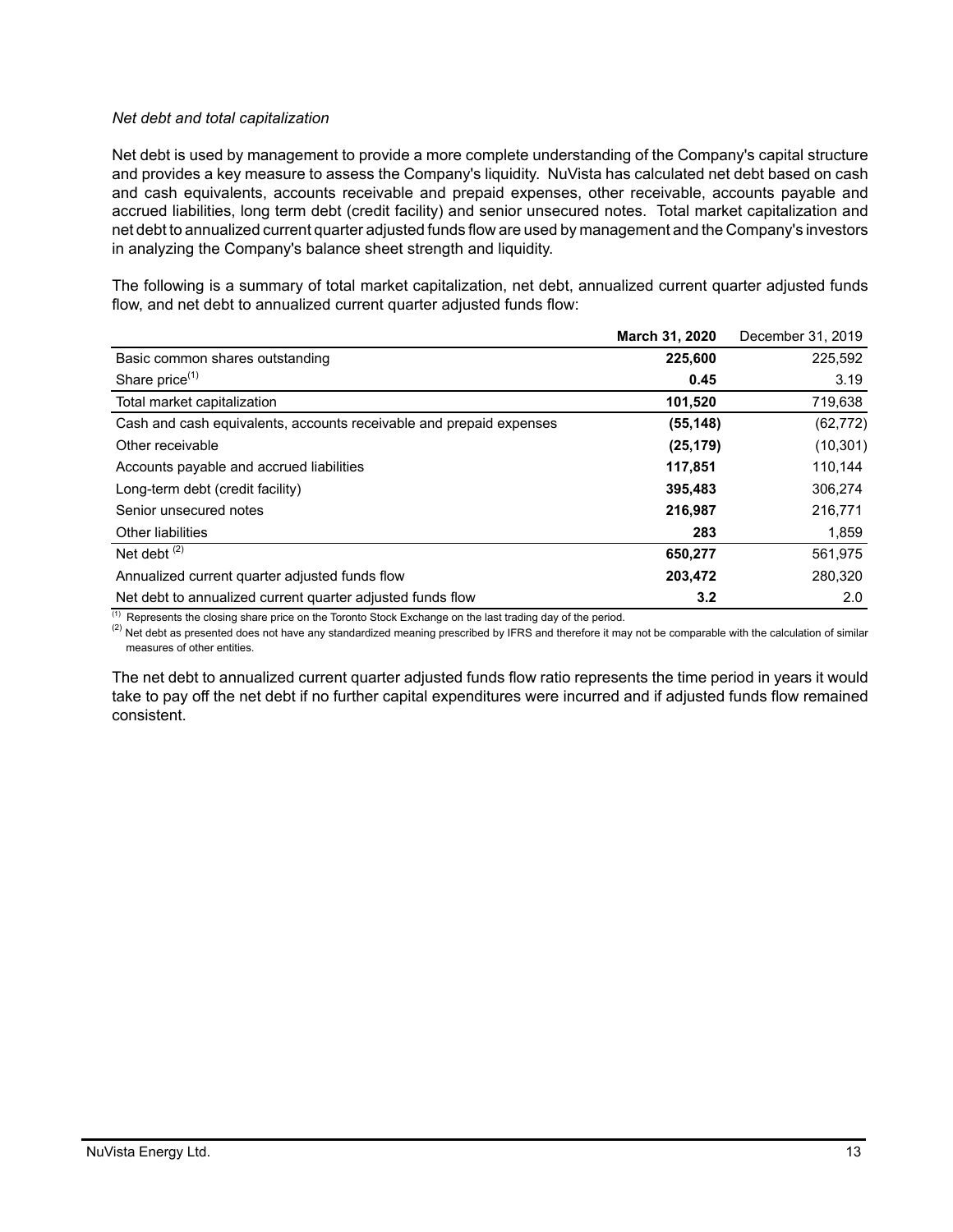### **15. Share-based compensation**

#### Stock options

The Company has established a stock option plan whereby officers, directors and employees may be granted options to purchase common shares. Options granted vest at the rate of 1/3 per year and expire 2.5 years after the vesting date. The maximum number of stock options currently outstanding and available to be issued as at March 31, 2020 is 8.4 million. The following continuity table summarizes the stock option activity:

|                                                  | March 31, 2020 |                                               |              | December 31, 2019                             |
|--------------------------------------------------|----------------|-----------------------------------------------|--------------|-----------------------------------------------|
|                                                  | Number of      | Weighted<br>average<br>options exercise price | Number of    | Weighted<br>average<br>options exercise price |
| Balance, January 1                               | 7,726,300 \$   | 5.76                                          | 6,859,491 \$ | 6.78                                          |
| Granted                                          |                |                                               | 1,796,148    | 3.01                                          |
| Exercised                                        |                |                                               | (10,600)     | 4.25                                          |
| Forfeited                                        |                |                                               | (151,884)    | 6.81                                          |
| Expired                                          | (189,205)      | 6.46                                          | (766, 855)   | 8.28                                          |
| Balance, end of period                           | 7,537,095 \$   | 5.74                                          | 7,726,300 \$ | 5.76                                          |
| Weighted average share price on date of exercise |                | S                                             | 10.600 \$    | 4.95                                          |

The following table summarizes stock options outstanding and exercisable under the plan at March 31, 2020:

|                         |                                     | Options outstanding                                  |                                       |                                     | Options exercisable                   |
|-------------------------|-------------------------------------|------------------------------------------------------|---------------------------------------|-------------------------------------|---------------------------------------|
| Range of exercise price | Number of<br>options<br>outstanding | Weighted<br>average<br>remaining<br>contractual life | Weighted<br>average<br>exercise price | Number of<br>options<br>exercisable | Weighted<br>average<br>exercise price |
| \$2.36 to \$4.99        | 3.800.594                           | 3.3 <sup>5</sup>                                     | 3.74                                  | 910.975 \$                          | 4.36                                  |
| \$5.00 to \$9.74        | 3.736.501                           | 1.6                                                  | 7.77                                  | 2.862.878                           | 7.53                                  |
| \$2.36 to \$9.74        | 7,537,095                           | 2.4 <sup>5</sup>                                     | 5.74                                  | 3,773,853 \$                        | 6.77                                  |

The Company uses the fair value based method for the determination of the share-based compensation costs. The fair value of each option granted during the year was estimated on the date of grant using the Black-Scholes option pricing model.

The weighted average fair value and weighted average assumptions used to fair value the options are as follows:

|                                          | <b>March 31, 2020</b> | December 31, 2019 |
|------------------------------------------|-----------------------|-------------------|
| Risk-free interest rate (%)              |                       | 1.51              |
| Expected volatility (%)                  |                       | 51                |
| Expected life (years)                    |                       | 4.5               |
| Forfeiture rate (%)                      |                       | 11                |
| Fair value at grant date (\$ per option) |                       | 1.29              |

Share award incentive plan

The Company has a Share Award Incentive Plan ("the Plan") for employees and officers consisting of Restricted Share Awards ("RSA") and Performance Share Awards ("PSA"). The maximum number of common shares reserved for issuance under the Plan as at March 31, 2020 is 3,750,000 of which 892,801 remain to be issued.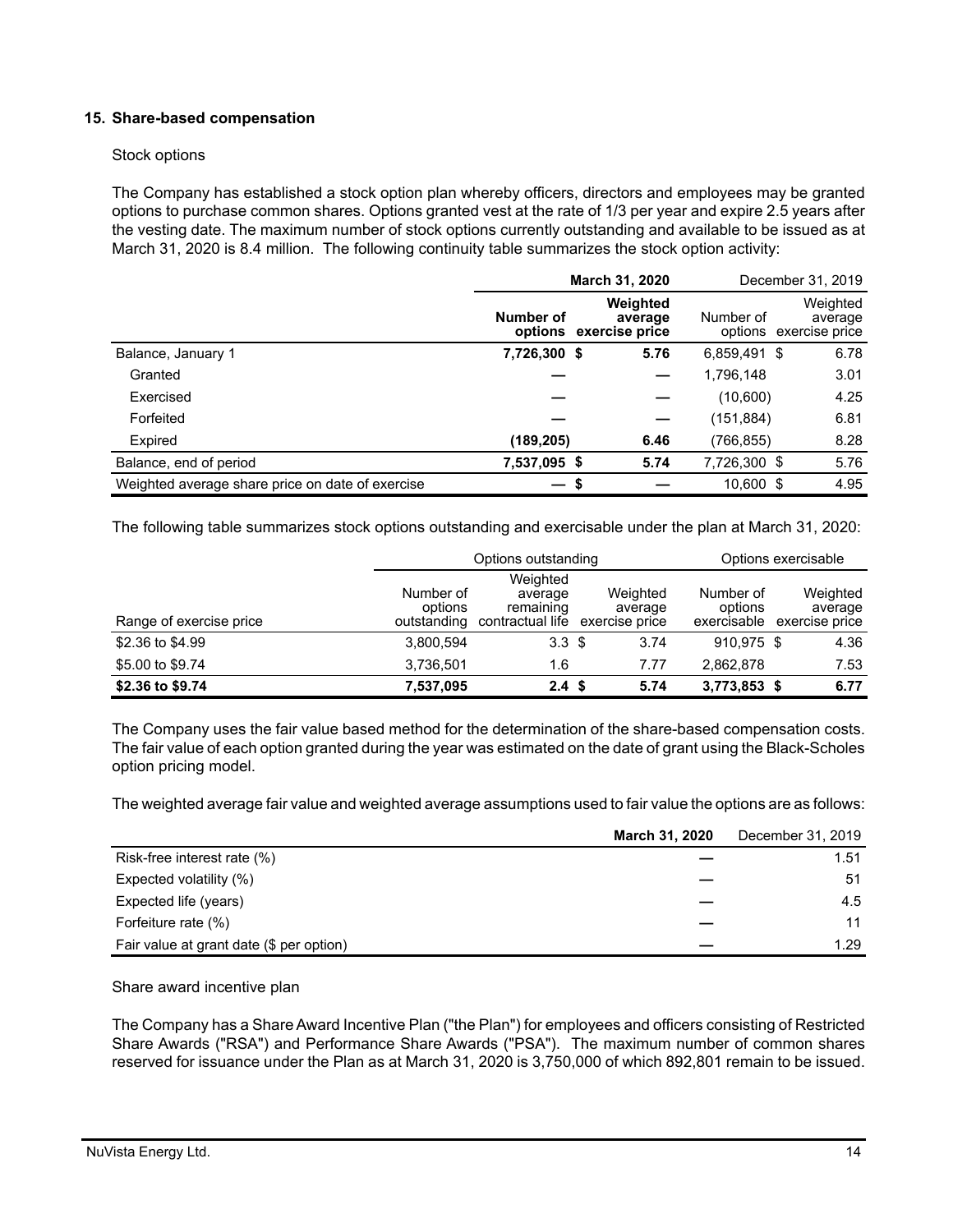### *Restricted share awards*

The Company has a RSA plan for employees and officers which entitle the employee to receive one common share for each RSA granted upon vesting. RSA grants vest within three years from the date of grant. Life to date, all RSA grants have had a two year vesting period.

The fair value of RSAs is determined based on the weighted average trading price of the five days preceding the grant date. This fair value is recognized as share-based compensation expense over the vesting period with a corresponding increase to contributed surplus. The amount of the compensation expense is reduced by an estimated forfeiture rate determined at the date of the grant and updated each period. Upon vesting of the RSAs and settlement in common shares, the previously recognized value in contributed surplus will be recorded as an increase to share capital.

The following table summarizes the change in the number of RSAs:

|                        | <b>March 31, 2020</b> December 31, 2019 |           |
|------------------------|-----------------------------------------|-----------|
| Balance, January 1     | 538,520<br>965,075                      |           |
| Settled                | (274,009)<br>(8,000)                    |           |
| Granted                | 722.709<br>7.264                        |           |
| Forfeited              |                                         | (22, 145) |
| Balance, end of period | 965,075<br>964.339                      |           |

#### *Performance share awards*

The Company has a PSA plan for employees and officers. Each PSA entitles the holder to be issued the number of common shares designated in the performance award, multiplied by a payout multiplier ranging from 0 to 2.0x. The payout multiplier for performance-based awards will be determined by our Board based on an assessment of the Company's achievement of predefined corporate performance measures in respect of the applicable period. PSA grants vest three years from the date of grant.

The fair value of PSAs is determined based on the weighted average trading price of the five days preceding the grant date. This fair value is recognized as share-based compensation expense over the vesting period with a corresponding increase to contributed surplus. The amount of the compensation expense is reduced by an estimated forfeiture rate determined at the date of the grant and updated each period. Upon vesting of the PSAs and settlement in common shares, the previously recognized value in contributed surplus will be recorded as an increase to share capital.

The following table summarizes the change in the number of PSAs:

|                        |           | March 31, 2020 December 31, 2019 |
|------------------------|-----------|----------------------------------|
| Balance, January 1     | 1,043,923 | 279,429                          |
| Settled                |           | (1,061)                          |
| Granted                | 3.113     | 773.842                          |
| Forfeited              |           | (8, 287)                         |
| Balance, end of period | 1,047,036 | 1,043,923                        |

### Director deferred share units

The Company has a director deferred share unit ("DSU") incentive plan. Each DSU entitles participants to receive cash equal to the trading price of the equivalent number of shares of the Company. All DSUs granted vest and become payable upon retirement of the director.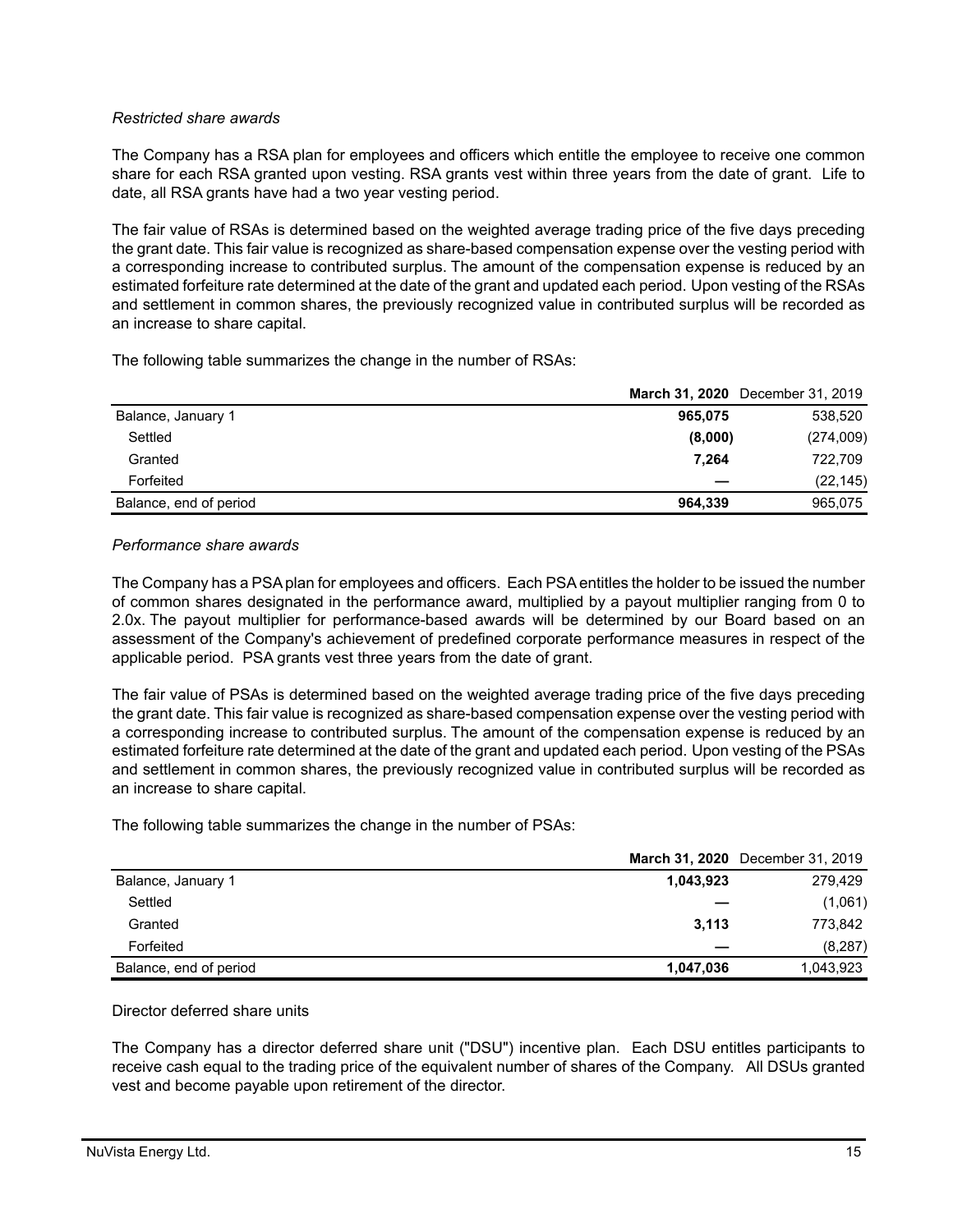The compensation expense was calculated using the fair value method based on the trading price of the Company's shares at the end of each reporting period. The following table summarizes the change in the number of DSUs:

|                        |         | March 31, 2020 December 31, 2019 |
|------------------------|---------|----------------------------------|
| Balance, January 1     | 582.594 | 338.427                          |
| Granted                | _       | 244.167                          |
| Balance, end of period | 582.594 | 582.594                          |

The following table summarizes the change in compensation liability relating to DSUs:

|                                            |            | March 31, 2020 December 31, 2019 |
|--------------------------------------------|------------|----------------------------------|
| Balance, January 1                         | $1.859$ \$ | 1.381                            |
| Change in accrued compensation liabilities | (1.576)    | 478                              |
| Balance, end of period                     | 283 \$     | 1.859                            |

Compensation liability resulting from DSUs granted in the three months ended March 31, 2020, decreased due to a decrease in the closing share price used to value the liability at the end of the period, from \$3.19 at December 31, 2019 to \$0.45 at March 31, 2020.

The following table summarizes share-based compensation relating to stock options, DSUs, RSAs and PSAs:

|                                         |    |                         |                  |            |      |                          |                      |                         |                          |    |            |              | Three months ended March 31 |
|-----------------------------------------|----|-------------------------|------------------|------------|------|--------------------------|----------------------|-------------------------|--------------------------|----|------------|--------------|-----------------------------|
|                                         |    |                         |                  |            |      |                          | 2020                 |                         |                          |    |            |              | 2019                        |
|                                         |    | <b>Stock</b><br>options | <b>DSU</b>       | <b>RSA</b> |      | <b>PSA</b>               | <b>Total</b>         | <b>Stock</b><br>options | <b>DSU</b>               |    | <b>RSA</b> | PSA          | Total                       |
| Non cash share-based<br>compensation    | \$ | 793 S                   |                  | $-$ \$ 399 | - \$ |                          | 270 \$1,462 \$       | 961 \$                  | $\qquad \qquad -$        | S. |            |              | 351 \$108 \$1,420           |
| Cash share-based compensation           |    |                         | $-$ (1,576)      |            |      | $\overline{\phantom{0}}$ | (1,576)              |                         | 127                      |    |            |              | 127                         |
| Total share-based compensation          | S  |                         | 793 \$(1,576) \$ | $399$ \$   |      |                          | $270 \;$ \$ (114) \$ | $961$ \$                | 127                      | \$ |            |              | 351 \$108 \$1,547           |
| Capitalized share-based<br>compensation |    | 143S                    | $-$ s            | 72 S       |      | 47\$                     | <b>262 \$</b>        | $322$ \$                | $\overline{\phantom{0}}$ | \$ |            | 106 \$ 32 \$ | 460                         |

During both the three months ended March 31, 2020 and March 31, 2019, there were no cash settled DSUs.

#### **16. Risk management activities**

#### (a) Financial instruments

The Company's financial instruments recognized on the statement of financial position consists of cash and cash equivalents, accounts receivable and prepaid expenses, financial derivative contracts, accounts payable and accrued liabilities, accrued environmental remediation liabilities, compensation liabilities, longterm debt and senior unsecured notes. The carrying value of the long-term debt approximates its fair value as it bears interest at market rates. Except for the financial derivative contracts and compensation liabilities, which are recorded at fair value, carrying values reflect the current fair value of the Company's financial instruments due to their short-term maturities. The estimated fair values of recognized financial instruments have been determined based on quoted market prices when available, or third-party models and valuation methodologies that use observable market data.

The Company classifies fair value measurements according to the following hierarchy based on the amount of observable inputs used to value the instrument.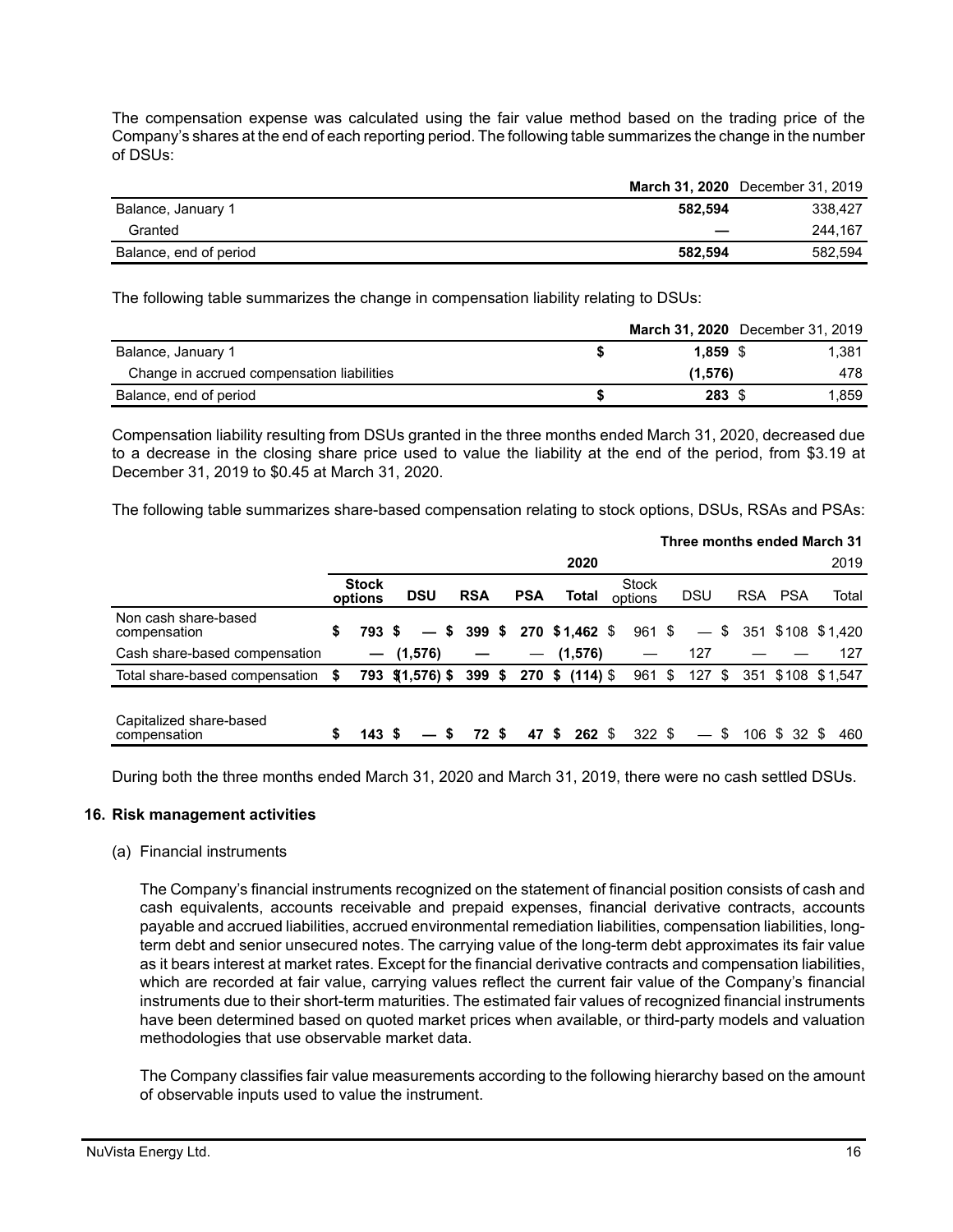- Level 1 Quoted prices are available in active markets for identical assets or liabilities as of the reporting date. Active markets are those in which transactions occur in sufficient frequency and volume to provide pricing information on an ongoing basis.
- Level 2 Pricing inputs are other than quoted prices in active markets included in Level 1. Prices in Level 2 are either directly or indirectly observable as of the reporting date. Level 2 valuations are based on inputs, including quoted forward prices for commodities, time value and volatility factors, which can be substantially observed or corroborated in the marketplace.
- Level 3 Valuations in this level are those with inputs for the asset or liability that are not based on observable market data.

The Company's cash and cash equivalents are classified as Level 1 and financial derivative contracts as Level 2. The Company uses third party models and valuation methodologies to determine the fair value of financial derivative contracts. Assessment of the significance of a particular input to the fair value measurement requires judgment and may affect the placement within the fair value hierarchy level.

(b) Financial assets and financial liabilities subject to offsetting

The following is a summary of the Company's financial assets and financial liabilities that are subject to offsetting:

|                                | March 31, 2020 |                              |  |                                   |                                   |  |                              |  | December 31, 2019                 |                                   |  |  |  |
|--------------------------------|----------------|------------------------------|--|-----------------------------------|-----------------------------------|--|------------------------------|--|-----------------------------------|-----------------------------------|--|--|--|
|                                |                | Gross<br>financial<br>assets |  | Gross<br>financial<br>liabilities | <b>Net</b><br>financial<br>assets |  | Gross<br>financial<br>assets |  | Gross<br>financial<br>liabilities | <b>Net</b><br>financial<br>assets |  |  |  |
| Current assets (liabilities)   |                | 76,503 \$                    |  | $-s$                              | 76.503 \$                         |  | $10,627$ \$                  |  | $-$ \$                            | 10.627                            |  |  |  |
| Long-term assets (liabilities) |                |                              |  | (43.917)                          | (43, 917)                         |  |                              |  | (34, 543)                         | (34,541)                          |  |  |  |
| Net position                   |                | 76.503 \$                    |  | (43,917) \$                       | 32,586                            |  | $10,629$ \$                  |  | $(34,543)$ \$                     | (23, 914)                         |  |  |  |

### (c) Risk management contracts

The following is a reconciliation of movement in the fair value of financial derivative contracts:

|                                                     |   | <b>March 31, 2020</b> | December 31, 2019 |
|-----------------------------------------------------|---|-----------------------|-------------------|
| Fair value of contracts, beginning of year          |   | $(23,914)$ \$         | 117,249           |
| Change in the fair value of contracts in the period |   | 69.968                | (123, 782)        |
| Fair value of contracts realized in the period      |   | (13, 468)             | (17, 381)         |
| Fair value of contracts, end of period              | S | 32,586 \$             | (23, 914)         |

The following is a summary of the financial derivatives as at March 31, 2020:

|                | WTI fixed price swap |           | <b>WTI - Put Spreads</b> |                     |       |
|----------------|----------------------|-----------|--------------------------|---------------------|-------|
| Term $(1)$     | Bbls/d               | Cdn\$/Bbl | Bbls/d                   | Cdn\$/Bbl Cdn\$/Bbl |       |
| 2020 Remainder | 5.799                | 76.24     | 1.867                    | 69.42               | 84.67 |
| $(1) - 1$<br>. |                      |           |                          |                     |       |

 $<sup>(1)</sup>$  Table presented as weighted average volumes and prices.</sup>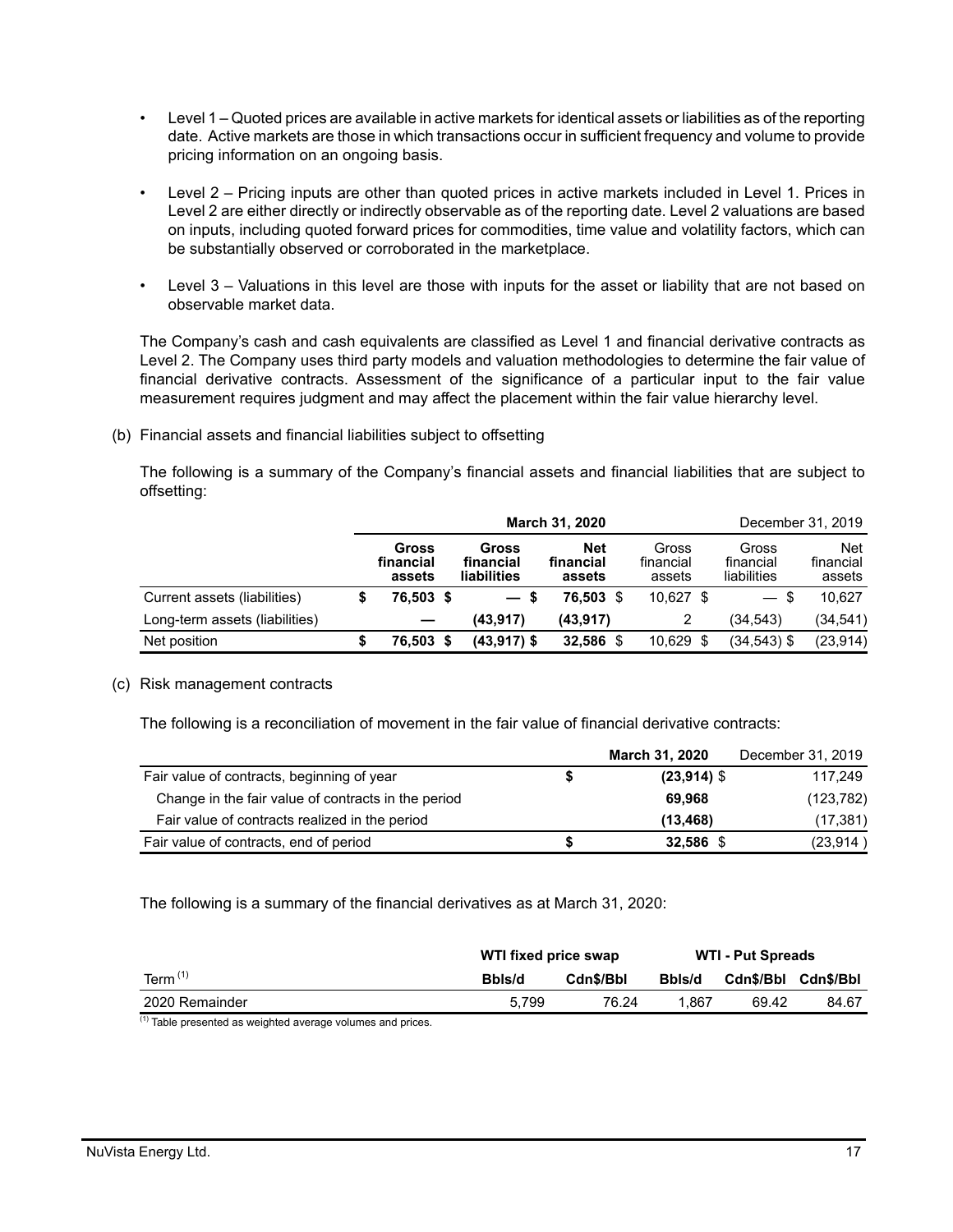|                |        | <b>WTI 3 Way Collar</b> |           |           |
|----------------|--------|-------------------------|-----------|-----------|
| Term $(1)$     | Bbls/d | Cdn\$/Bbl               | Cdn\$/Bbl | Cdn\$/Bbl |
| 2020 Remainder | 2.416  | 62.65                   | 73.64     | 81.20     |
| $\mathbf{z}$   |        |                         |           |           |

 $\frac{(1)}{(1)}$  Table presented as weighted average volumes and prices.

|                | <b>AECO-NYMEX</b><br>basis swap |                              | <b>AECO-NYMEX</b><br>basis buyback |                       | <b>Chicago-NYMEX</b><br>basis swap |                       | <b>Malin-NYMEX</b><br>basis swap |                              |  |
|----------------|---------------------------------|------------------------------|------------------------------------|-----------------------|------------------------------------|-----------------------|----------------------------------|------------------------------|--|
| Term $(1)$     | MMbtu/d                         | <b>US\$/</b><br><b>MMbtu</b> | <b>MMbtu/d</b>                     | <b>US\$/</b><br>MMbtu | <b>MMbtu/d</b>                     | <b>US\$/</b><br>MMbtu | MMbtu/d                          | <b>US\$/</b><br><b>MMbtu</b> |  |
| 2020 Remainder | 47,500                          | (0.96)                       |                                    |                       | 15,000                             | (0.25)                | 12,218                           | (0.52)                       |  |
| 2021           | 95.000                          | (0.98)                       | (60,000)                           | (0.82)                | 15,000                             | (0.24)                | 20,000                           | (0.66)                       |  |
| 2022           | 95,000                          | (0.97)                       | (60,000)                           | (0.82)                | 12,493                             | (0.24)                | 16,658                           | (0.66)                       |  |
| 2023           | 100.000                         | (1.01)                       |                                    |                       |                                    |                       |                                  |                              |  |
| 2024           | 100.000                         | (1.00)                       |                                    |                       |                                    |                       |                                  |                              |  |
| 2025           | 35,000                          | (1.00)                       |                                    |                       |                                    |                       |                                  |                              |  |

 $(1)$  Table presented as weighted average volumes and prices.

|                | <b>AECO-Malin basis swap</b> |            | Dawn-NYMEX basis swap |            |
|----------------|------------------------------|------------|-----------------------|------------|
| Term $(1)$     | MMbtu/d                      | US\$/MMbtu | <b>MMbtu/d</b>        | US\$/MMbtu |
| 2020 Remainder | 7.782                        | 0.68       | 10.000                | (0.26)     |
| 2021           |                              |            | 10.000                | (0.26)     |
| 2022           |                              |            | 8.329                 | (0.26)     |

 $(1)$  Table presented as weighted average volumes and prices.

|                           | NYMEX fixed price swap |            |  |  |  |
|---------------------------|------------------------|------------|--|--|--|
| Term $(1)$                | MMbtu/d                | US\$/MMbtu |  |  |  |
| April 2020 - October 2020 | 60,000                 | 2.67       |  |  |  |

 $(1)$  Table presented as weighted average volumes and prices.

Subsequent to March 31, 2020 the following is a summary of financial derivatives that have been entered into:

|            | WTI fixed price swap |           |
|------------|----------------------|-----------|
| Term $(1)$ | Bbls/d               | Cdn\$/Bbl |
| May 2020   | 4.000                | 28.41     |
| June 2020  | 1.000                | 32.78     |

 $(1)$  Table presented as weighted average volumes and prices.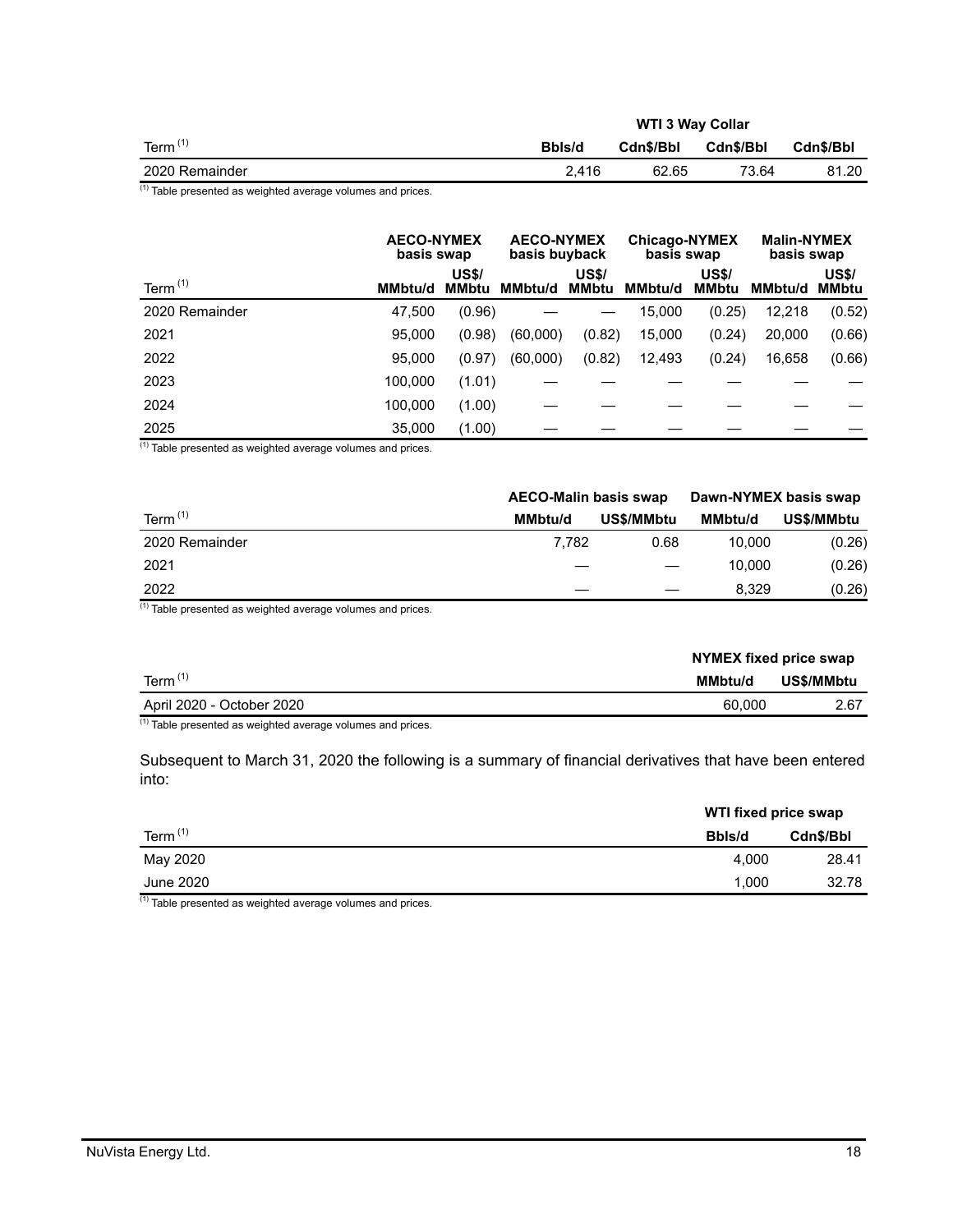#### (b) Physical delivery sales contracts

The Company enters into physical delivery sales contracts to manage commodity price risk. These contracts are not considered to be derivatives and therefore not recorded at fair value. They are considered sales contracts and are recorded at cost at the time of transaction.

The following is a summary of the physical delivery sales contracts in place as at March 31, 2020:

|                           | <b>AECO fixed price swap</b> | <b>Dawn-NYMEX Basis</b> |                |            |
|---------------------------|------------------------------|-------------------------|----------------|------------|
| Term $(1)$                | GJ/d                         | Cdn\$/GJ                | <b>MMbtu/d</b> | US\$/MMbtu |
| April 2020 - October 2020 | 75.000                       | 1.40                    |                |            |
| 2020 Remainder            |                              |                         | 10.000         | (0.26)     |
| 2021                      |                              |                         | 10.000         | (0.26)     |
| 2022<br>743               |                              |                         | 8.329          | (0.26)     |

 $<sup>(1)</sup>$  Table presented as weighted average volumes and prices.</sup>

### **17. Financing costs**

|                                           |   | Three months ended March 31 |  |       |  |
|-------------------------------------------|---|-----------------------------|--|-------|--|
|                                           |   | 2020                        |  | 2019  |  |
| Interest expense                          | ъ | $7,257$ \$                  |  | 6,903 |  |
| Lease interest expense                    |   | 2,570                       |  | 73    |  |
| Accretion of asset retirement obligations |   | 411                         |  | 488   |  |
| Total financing costs                     |   | $10,238$ \$                 |  | 7.464 |  |

#### **18. Supplemental cash flow information**

The following table provides a detailed breakdown of certain line items contained within cash from operating and investing activities:

|                                          | Three months ended March 31 |             |          |  |
|------------------------------------------|-----------------------------|-------------|----------|--|
|                                          |                             | 2020        | 2019     |  |
| Cash provided by (used for):             |                             |             |          |  |
| Accounts receivable and prepaid expenses | \$                          | 7,459 \$    | (2, 299) |  |
| Other assets                             |                             | 165         | (846)    |  |
| Accounts payable and accrued liabilities |                             | 6,348       | 10,134   |  |
| Total                                    | \$                          | 13,972 \$   | 6,989    |  |
| Related to:                              |                             |             |          |  |
| Operating activities                     | \$                          | $16,211$ \$ | (5,674)  |  |
| Investing activities                     |                             | (2, 239)    | 12,663   |  |
|                                          | \$                          | 13,972 \$   | 6,989    |  |